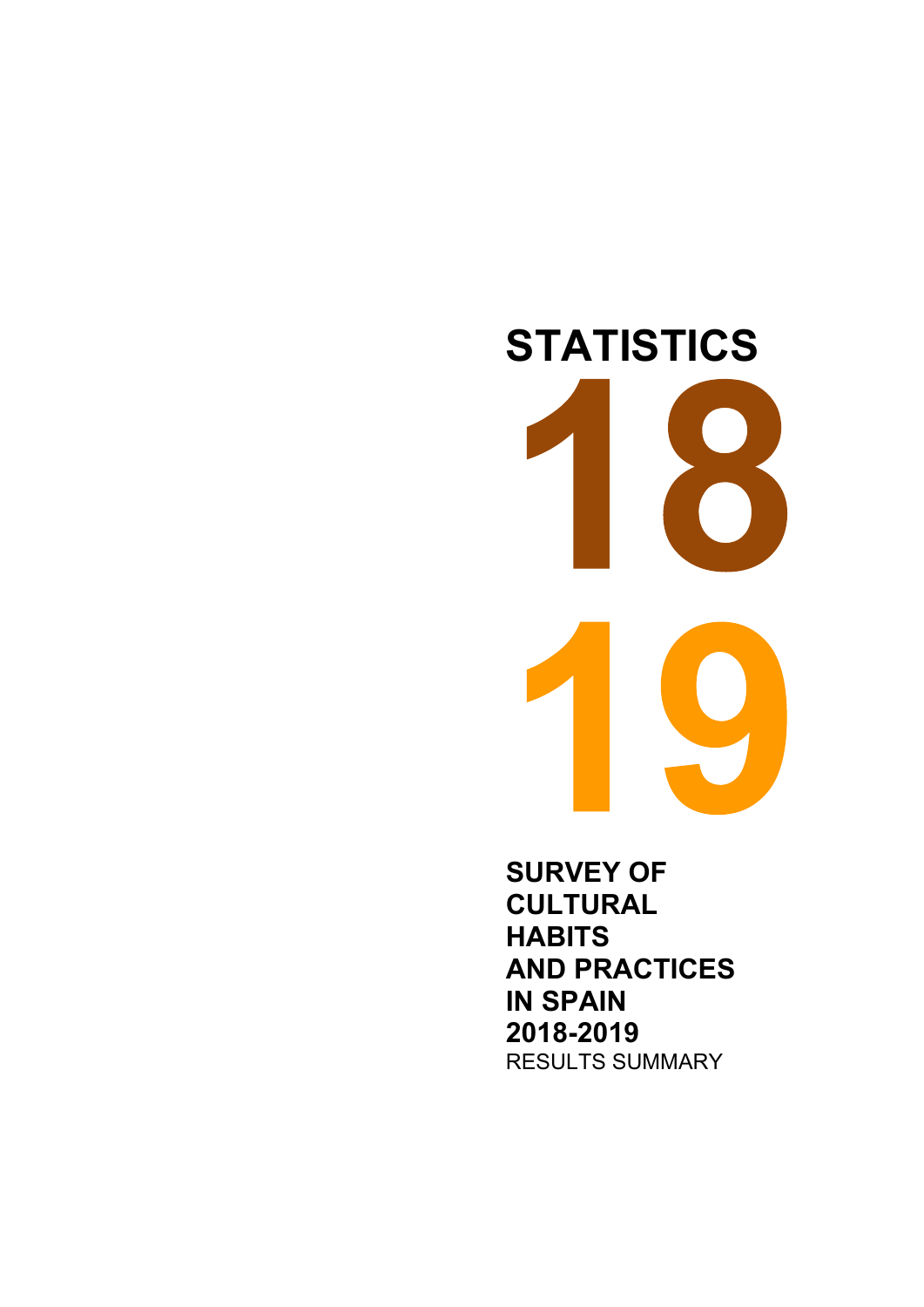### RESULTS SUMMARY

Catalogue of Ministry publications: www.culturaydeporte.gob.es General catalogue of official publications: publicacionesoficiales.boe.es

Prepared by the Statistics and Surveys Division, General Technical Secretariat Ministry of Culture and Sports

September 2019



MINISTRY OF CULTURE AND SPORT

Edited by: © GENERAL TECHNICAL SECRETARIAT Subdirectorate General for Citizen Services, Documentation and Publications

Official Publication ID number (*NIPO*) 822-19-063-1 (online publication)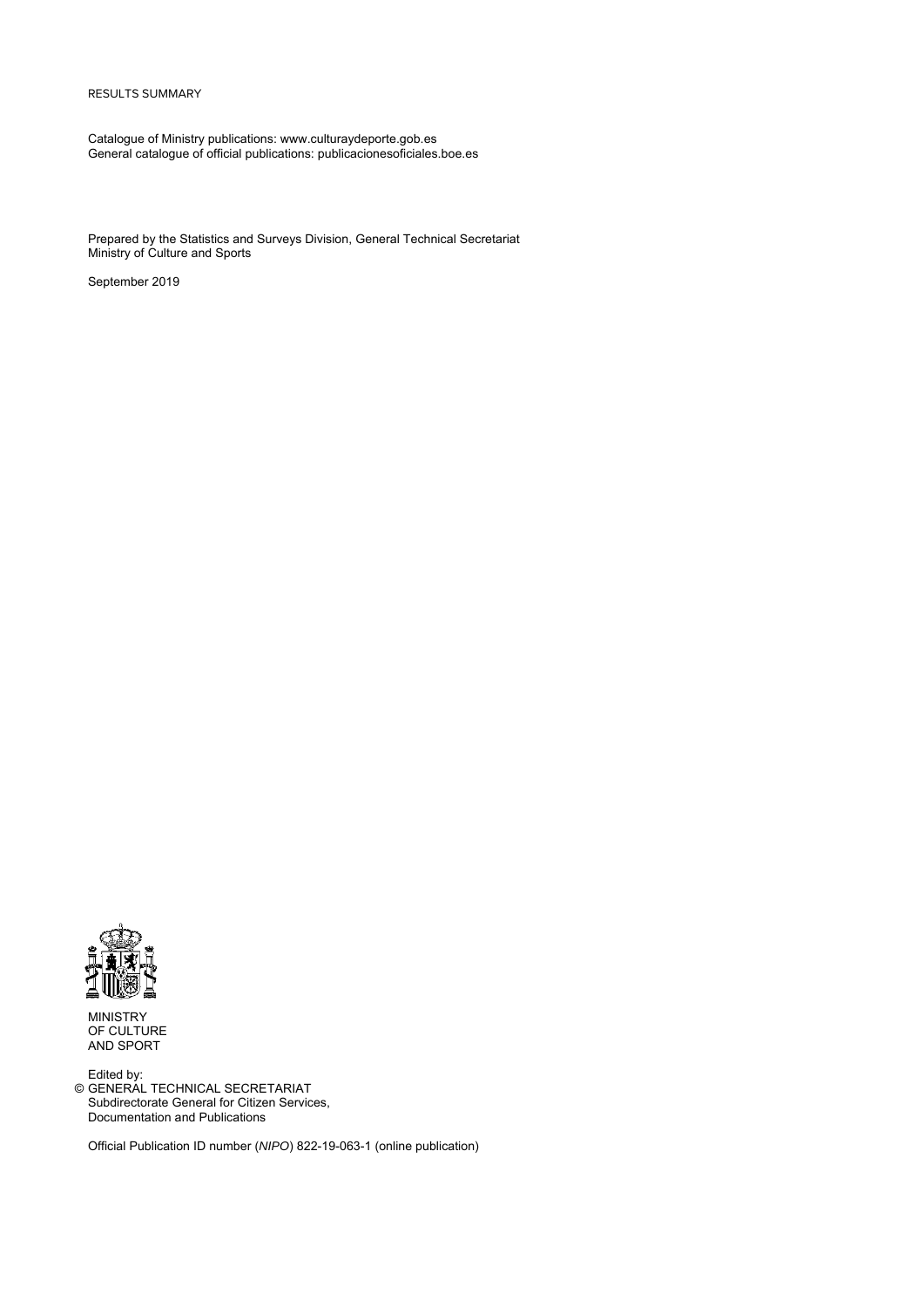**Survey of Cultural Habits and Practices in Spain 2018 - 2019**

Introduction and brief methodological reference

Main results

Summary tables

# Introduction

The project presented here, the Survey of Cultural Habits and Practices in Spain 2018-2019, is an official statistics produced on a four-year basis that is included in the National Statistics Plan. It is a sample survey that is conducted by the Division for Statistics and Studies of the General Technical Secretariat from the Spanish Ministry of Culture and Sports and directed towards a sample of 16,000 people aged 15 and over. The sample was selected by the Spanish National Statistics Institute and the Ministry is grateful for their collaboration.

The survey has several objectives: firstly, evaluating the development of the main indicators for cultural habits and practices of the Spanish population over time; secondly, analysing relevant aspects in the field of culture, especially concerning the consumption of culture, and studying in depth the ways of obtaining specific cultural products subject to intellectual property rights, such as books, recorded music, video and software.

Similarly to previous four-year editions of the survey, cultural participation has been investigated across different cultural activities: museums, art galleries, archives and monuments; reading of books and periodicals and visiting libraries; performing and musical arts: theatre, opera, operetta, ballet or dance and circus; classical music and contemporary music; the audio-visual and new technologies sector: cinema, video, television and radio, video games, as well as other activities related to culture and leisure.

Activities vulnerable to the infringement of intellectual property rights have been investigated in the areas of books, music, video and software.

The main classification characteristics used in the project are: sex, age, educational level and personal or professional status. The results were also presented according to the individual's place of residence: the size of the municipality and the autonomous region.

The Ministry of Culture and Sports appreciates the invaluable collaboration of the respondents and offers users the possible expansion of the information contained in the different instruments of dissemination, wherever allowed by the limitations of the survey derived from the sampling method.

We hope the results presented here provide an instrument for the better understanding of the cultural participation of the Spanish people and its development over time.

The methodological details related to the survey can be found at www.culturaydeporte.gob.es, along with the full results of the survey.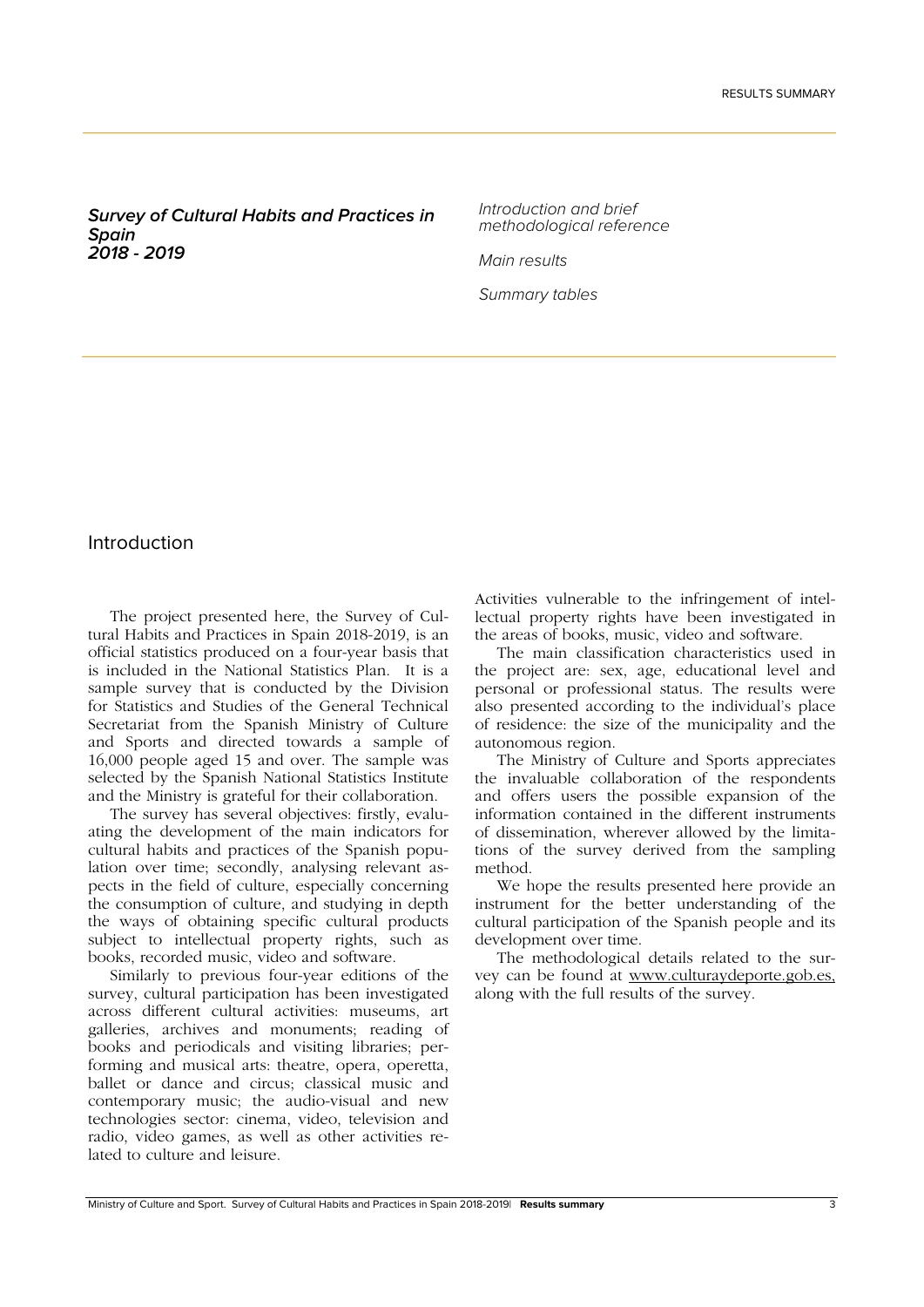# Brief methodological reference

The collection of individual information began in June 2018 and was carried out in the months following each of the four quarterly periods to which most of the information is referred to. This was done in order to register the activity of each quarter immediately preceding the time of the survey, thereby reducing any possible negative effect of memories of activities from the longer term and at the same time capturing the variability throughout a calendar year.

The quarterly reference periods covered, overall, one calendar year, from March 2018 to February 2019. These are not calendar quarters because this was considered more appropriate for the study of the target variables of the project.

Two-stage sampling was used and first-stage units were stratified, considering each autonomous region as an independent population. The firststage sampling units were census sections, and the second-stage units were the population aged 15 years and over. In each autonomous region, the first-stage units were stratified according to the size of the municipality to which each section belonged.

The theoretical sample size was approximately 16,500 second-stage units, people aged 15 years and over. The sample sizes of the first stage were determined by the average number of interviews per section, which was set at 14 mainly for reasons of cost and efficiency during field work.

A compromise allocation, between proportional and uniform, was used for the second-stage units in each of the different autonomous regions. The allocation of sections in each autonomous region to the diverse strata determined by the size of the municipality was slightly higher than proportional in those strata that contained larger municipalities or provincial capitals.

 The objectives of the survey required an adequate estimation of the differences derived from cultural behaviour patterns associated to different times of the year, as each of them had to be correctly represented. To this end, the total sample was distributed into four quarterly sub-samples that allowed for registering the activity in the quarter immediately preceding the time of the survey, thereby reducing the possible negative effect of memories of activities from the longer term, and at the same time capturing the variability throughout a calendar year.

The selection of the first-stage sample units, census sections, was done applying systematic sampling with a random start within each stratum. Each section was assigned a selection probability proportional to its size, measured by the number of inhabitants.

Within each section, second-stage units were selected with equal probability, also using the systematic sampling method with random start, previously ordering the data file by sex and age. The substitute sample was selected in each stratum in the manner. The first- and second-stage samples were selected by the National Statistics Institute, using the Population Register available at the time of the start of the survey.

Separate ratio estimators were used for stratified sampling, where the strata were formed by crossing autonomous regions and municipality size ranges. Population projections by region and municipality size, referred to the central time of the reference period, were used as auxiliary variables.

The final estimator was obtained by applying calibration techniques to the previous estimator in each autonomous region, with population projections for each autonomous region by age group and sex as external sources. Proportions were estimated using ratio estimators. The sampling error, under the hypothesis  $P = Q = 0.5$ , was around 0.8% with a degree of confidence of 95%.

All stages of the survey were subject to strict quality controls, particularly regarding the content and consistency of the questionnaires and the incidents identified in the sample during the field work and the data processing.

The questionnaires were carefully revised in order to detect possible errors, by individually analysing the invalid or inconsistent values of the questionnaire and the aggregate behaviour of some variables. Their distribution was studied according to classification variables and comparisons were made with other statistical sources.

Once this task was completed, the questionnaire file was processed to obtain appropriate raising and adjustment factors and constitute a file containing the results that could be fully exploited.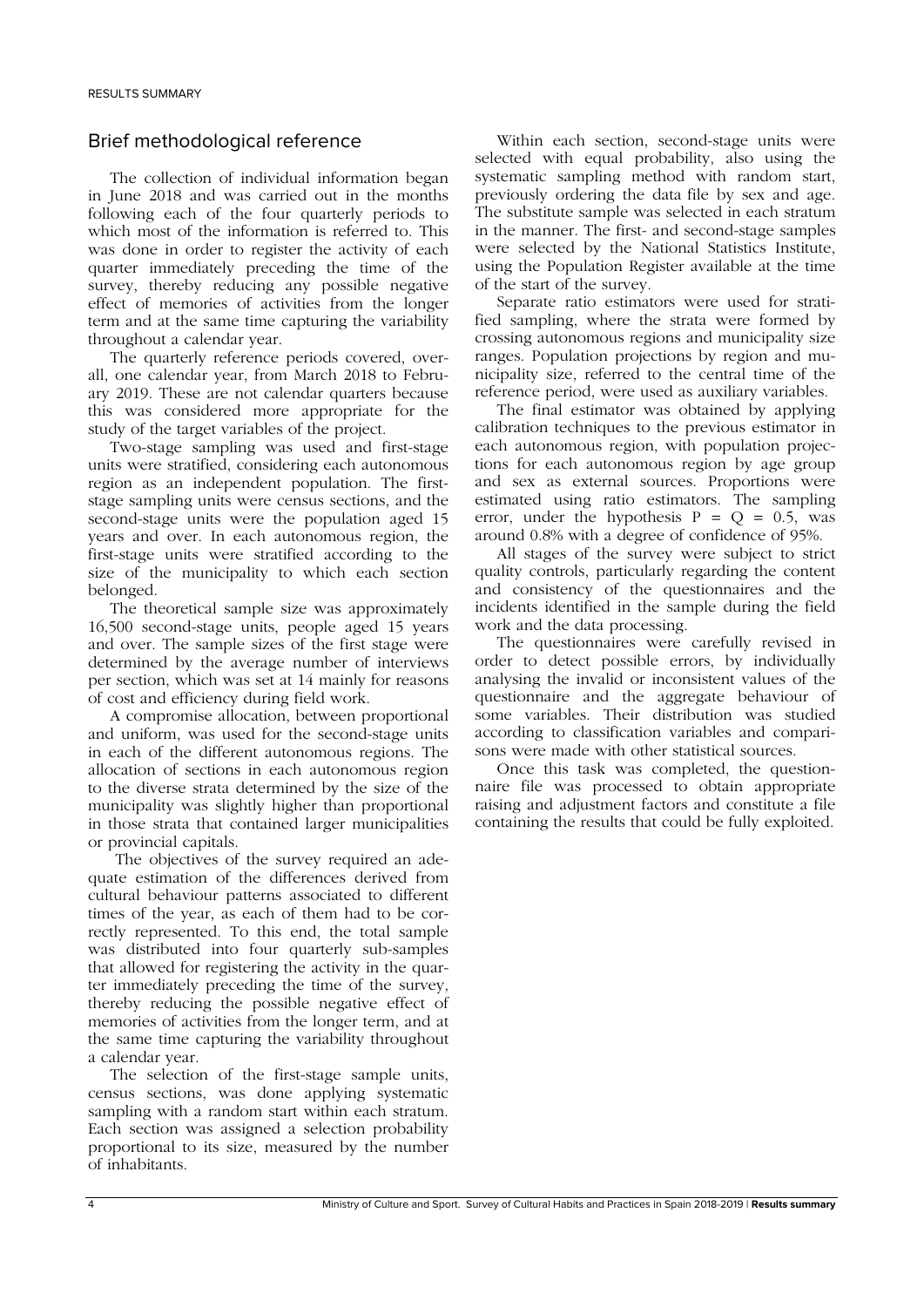**RESULTS SUMMARY** 

### **FIGURE 1**

**Main annual indicators of cultural participation**  (In percentages)



### **FIGURE 2**

**Main annual indicators of artistic activities**  (In percentages)



# Most frequent cultural activities, according to the results of the survey

The results of the survey indicated that the most frequent cultural activities, in annual terms, were listening to music, reading and going to the cinema, with rates of 87.2%, 65.8% and 57.8%, respectively.

These activities were followed in popularity by visiting historical monuments or archaeological sites, overall 50.8% of the population, 49.3% for monuments and 21.8% for archaeological sites. Regarding the attendance at museums, exhibitions or art galleries, the annual rates stood at 46.7% of the surveyed population.

Every year 46.8% of those investigated attended live performances, especially contemporary music concerts, 30.1%, and theatre, 24.5%. The frequency of attendance was lower for classical music concerts, 9.4%, ballet or dance, 8%, circus, 7.3%, opera, 3.3%, and operetta, 1.5%.

26.8% of the population went to a library or accessed it online every year. Archives were visited annually by 7.1% of the population.

The survey also investigated active cultural practices, those artistic activities that are carried out annually by the population under study. Plastic arts stood out, such as photography, 28.8%, video, 16.7%, and painting or drawing, 16.1%. These were followed by writing, 8.7%, activities related to musical arts, 9.6% played an instrument and 2.7% sang in a choir; and those related to performing arts, 6.2% practiced ballet or dance and 2.2% theatre.

### **Figure 3**

**People who practiced cultural activities in the last month**  (In percentages)

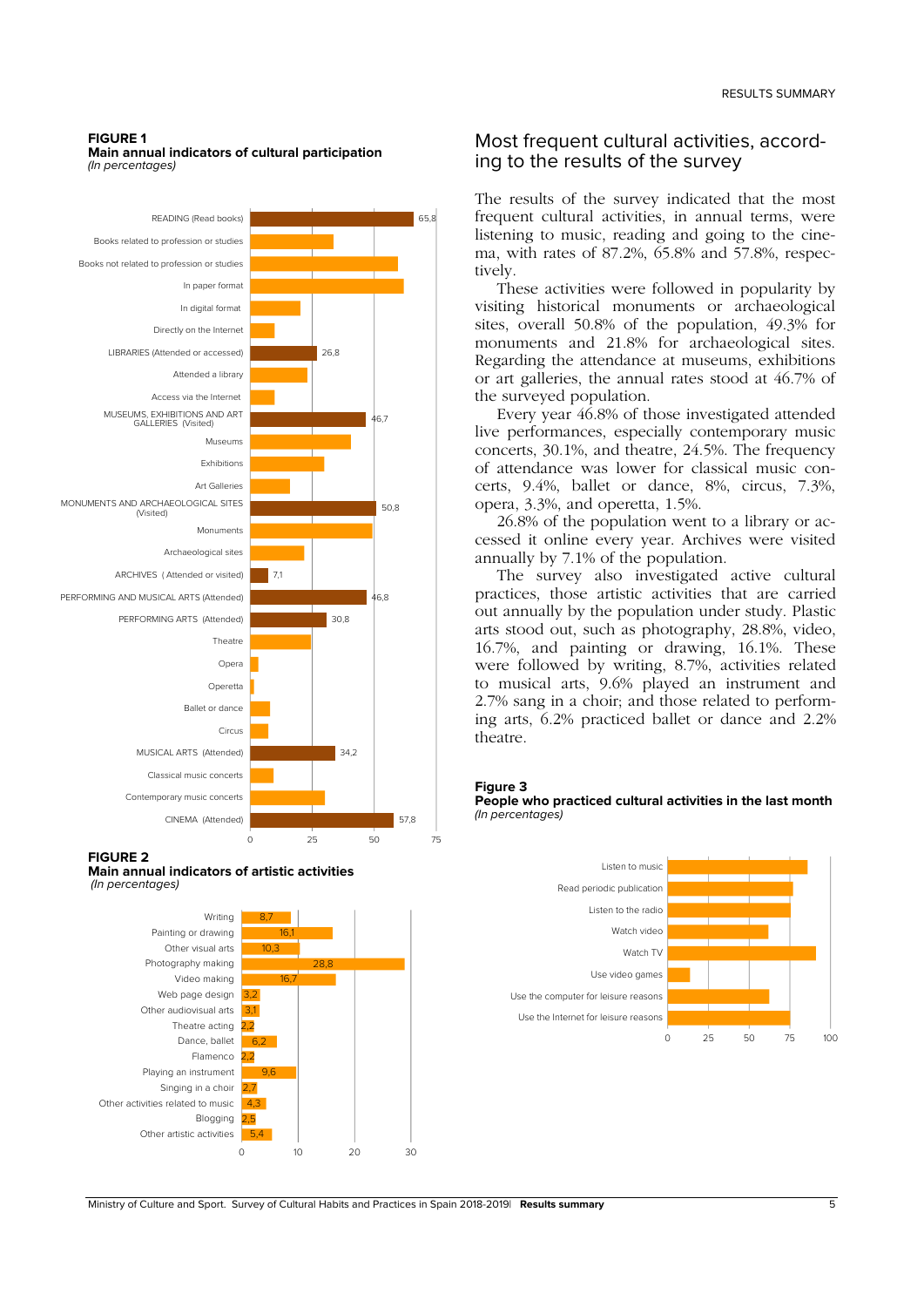**People according to visits to museums**  (In percentages)



**Figure 5** 

### **People who visited museums in the last year, by characteristics**





### **Figure 6**

**People who visited museums in a year, by ticket type**  (In percentages)



# Museums, exhibitions and art galleries

Overall, 46.7% of the population analysed visited a museum, exhibition or art gallery in the last year.

40.5% visited a museum in the last year. Visits were slightly higher for women, and this increased significantly as age decreased and education level rose. Visitors were satisfied. Their average satisfaction rate was 8.2 points.

A total of 92.8% of the people who visited a museum in the last year did so for leisure or entertainment, whereas 7.2% reported that their visit was for professional or educational reasons. 98.7% of museum visitors saw either a permanent or a temporary exhibition, and 14.2% performed some other activity.

More than half of museum visits, 51.7%, were made on weekends or public holidays. 26.2% of those who visited museums in the last year did so in their own city, 22.5% in their autonomous region, 30.6% in the rest of Spain and 20.7% abroad.

Whereas 47.7% of visitors paid the standard entrance fee, 20.3% used a discounted fee or a season ticket and 32% had free admission. 1.2% of the total number of visits analysed took place on open days. Among those who paid an entrance fee, 16.8% purchased their ticket online.

There was a remarkable increase in the population who carried out virtual visits to museums websites, a total of 8.3% of the population under study in the last year.



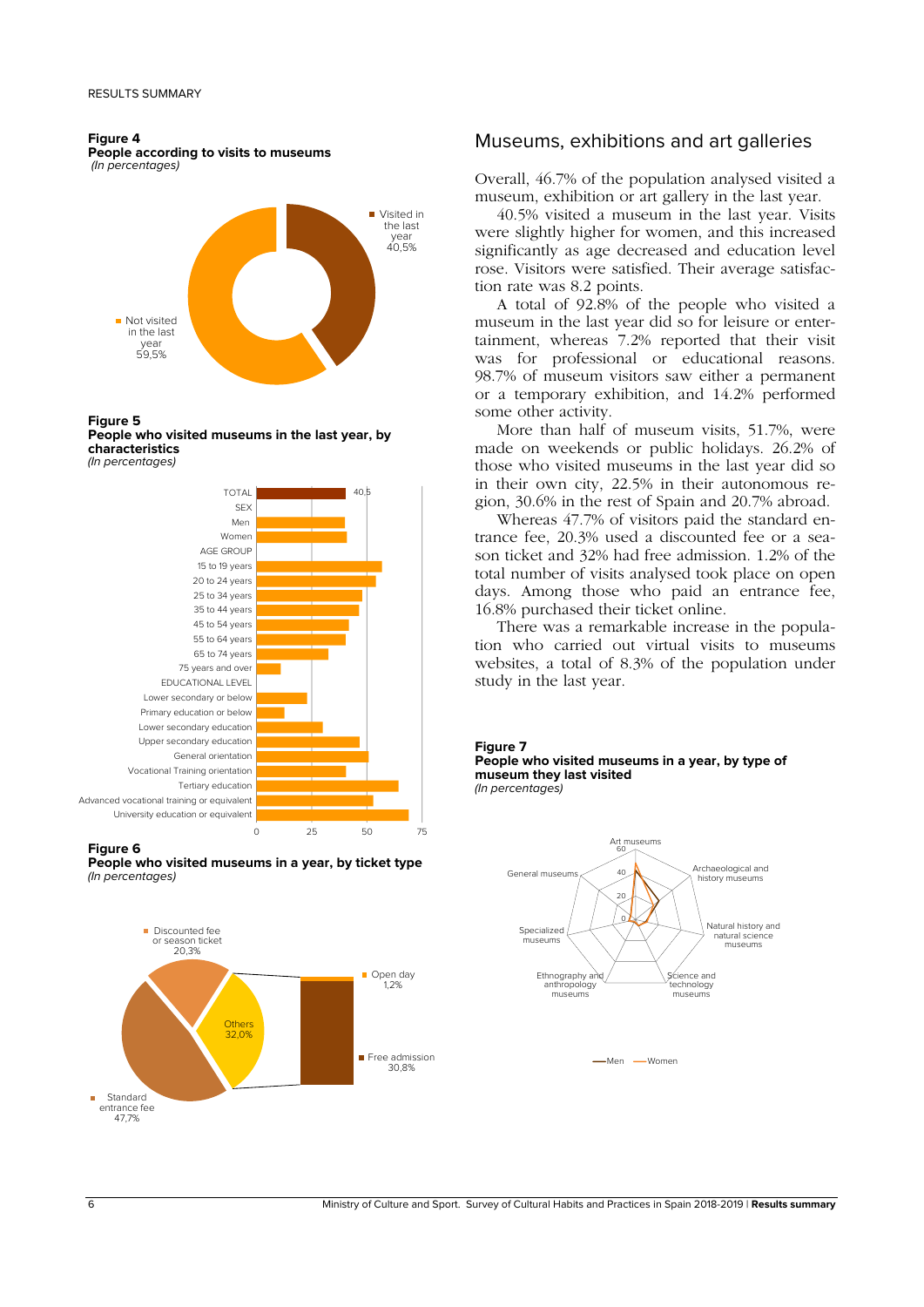**Figure 8** 

**People according to visits to exhibitions**  (In percentages)



**Figure 9** 

**People according to visits to art galleries**  (In percentages)



**Figure 10 People who visited exhibitions in the last year, by characteristics** 



29.8% of the population under study visited an exhibition in the last year.

As far as the frequency of visits was concerned, those who visited an exhibition in the last quarter did so, on average, 2.3 times each.

92.1% of the people who went to an exhibition in the last year did so for leisure or entertainment, whereas 7.9% reported that their visit was for professional or study reasons.

More than half of the visits, 50.9%, were made at weekends or public holidays.

There were considerably fewer visits to art galleries than to museums and exhibitions. 16% of the surveyed population had visited an art gallery in the last year.

A total of 90.6% of the people who visited an art gallery in the last year did so for leisure or entertainment, whereas 9.4% reported that their visit was for professional or study reasons.

47.7% of visits were made at weekends or public holidays, compared to 52.3% that took place on working days.

# Art Market

In relation to the art market, 1.6% of the population attended an auction or art fair last year, 1.2% made a purchase and 0.6% regarded themselves as art collectors.

### **Figure 11 People who visited art galleries in the last year, by characteristics**

(In percentages)

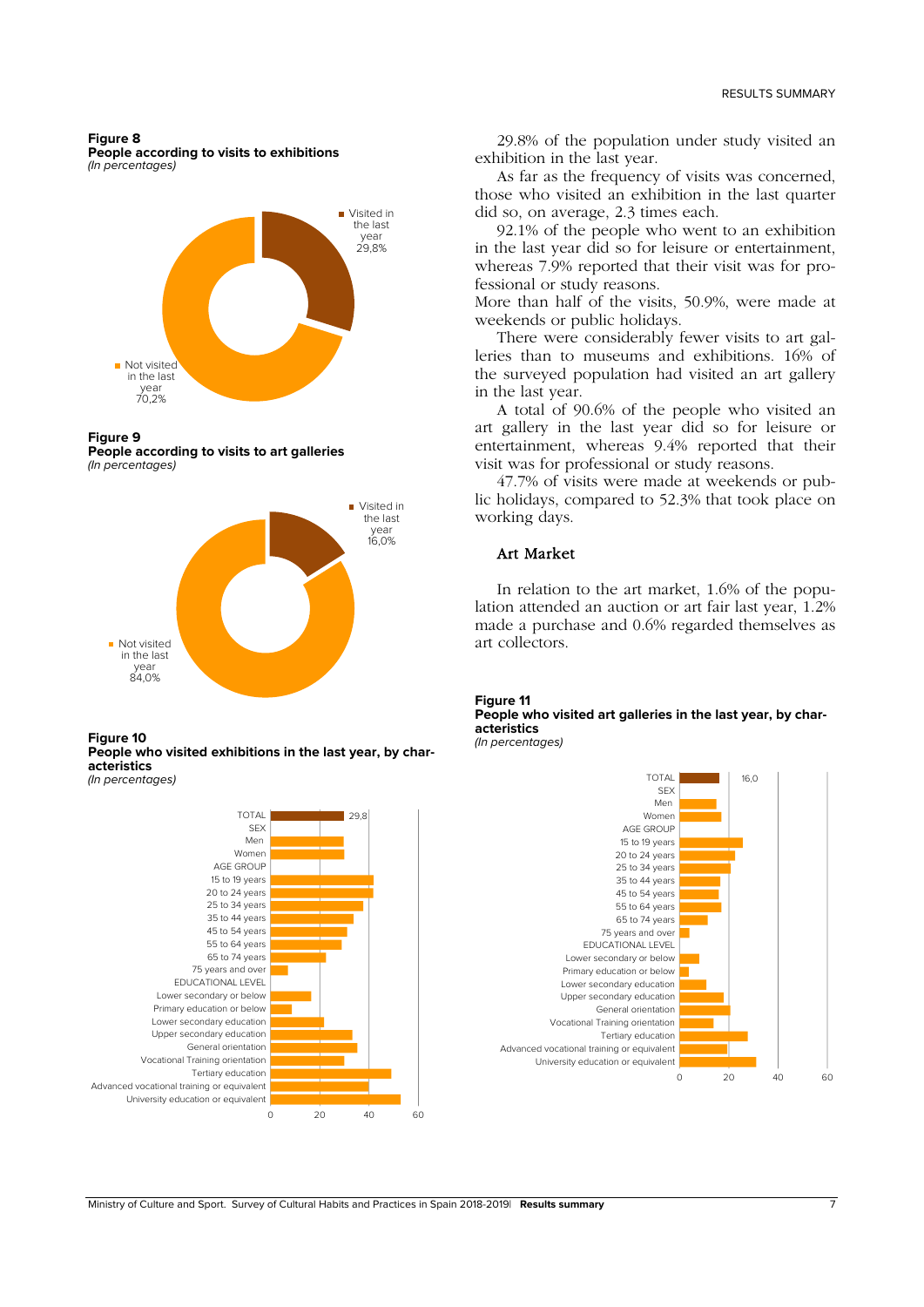**People according to visits to monuments**  (In percentages)



### **Figure 13**

**People according to visits to archaeological sites**  (In percentages)



### **Figure 14 People who visited monuments in the last year, by characteristics**

(In percentages)

# Monuments and archaeological sites

Overall, 50.8% of the population analysed visited a monument or an archaeological site in the last year.

49.3% of the population visited a monument in the last year. The highest rates were found among men and people with higher education levels. Those who attended in the last quarter did so frequently, 4.2 times on average.

Whereas 94.1% of the people who visited a monument in the last year did so for leisure or entertainment, 5.9% reported that their visit was for professional or study reasons. More than half of the visits, 53.1%, were made at weekends or public holidays.

36.9% of the population had a high interest in archaeological sites. A total of 21.8% visited them in the last year and 9.8% in the last quarter, an average of 2.2 times. While 92.4% of the people who visited a site in the last year did so for leisure or entertainment, 7.6% reported that their visit was for professional or study reasons. More than half of the visits, 51.1%, were made at weekends or public holidays.

Online virtual visits to monuments and archaeological sites were analysed for the first time, with rates of 9.9% and 4.9%, respectively.

This was a satisfied public. Average satisfaction rates were 8.3 points out of 10 for monuments and 8.2 out of 10 for sites.



**People who visited archaeological sites in the last year, by characteristics**  (In percentages)

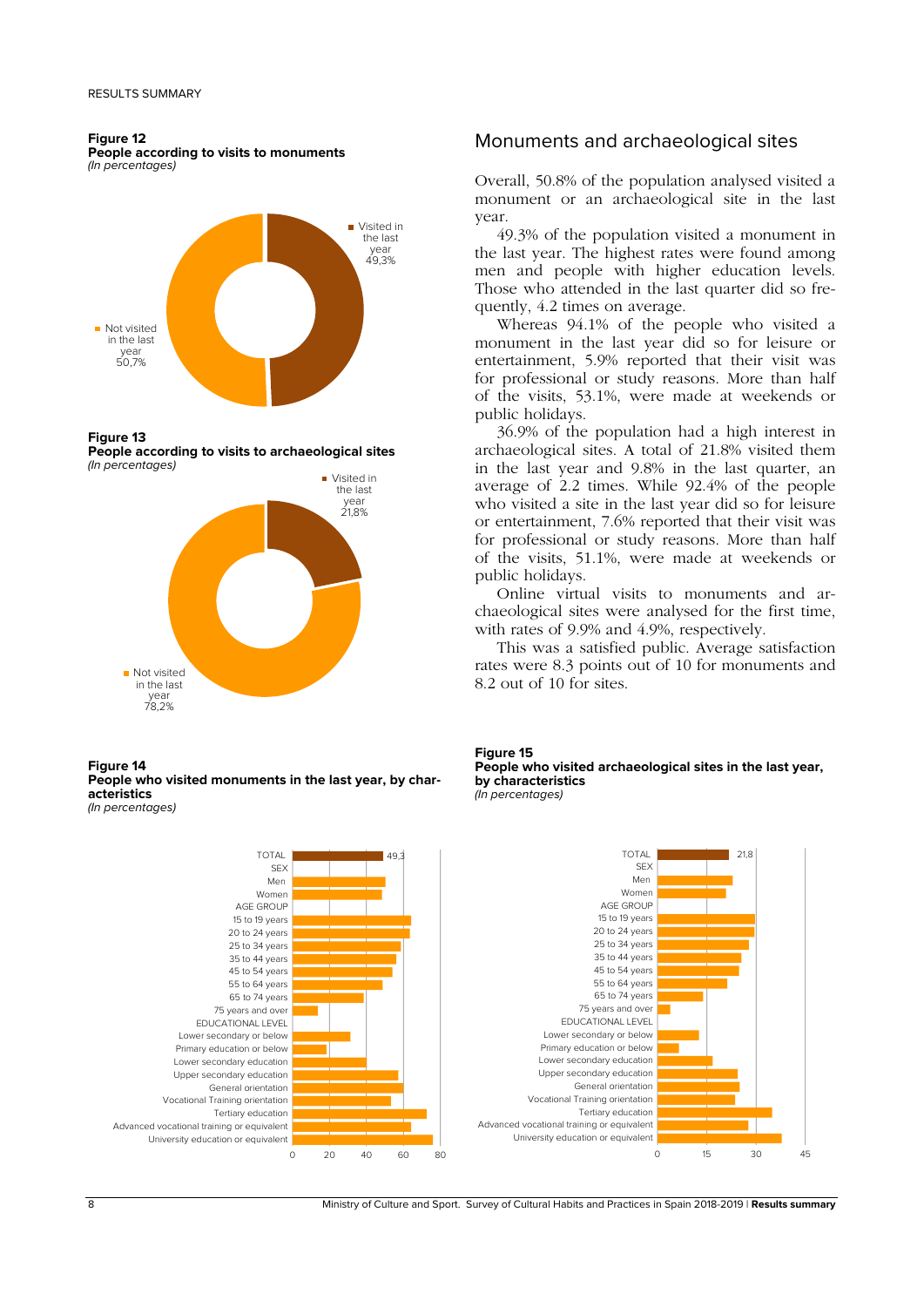**People according to attendance or online access to libraries in the last year**  (In percentages)



### **Figure 17**

**People who attended libraries in the last year, by characteristics** 





# **Figure 18**

**People who accessed libraries online in the last year, by characteristics**  (In percentages)



# Libraries and archives

Every year, one in four people, 26.8% of the population surveyed, physically visited a library or did so online.

Physical visits to libraries were estimated to be 23%, in annual terms, whereas 9.9% of the surveyed population accessed libraries online.

Employment status, age and study level were decisive regarding both physically visiting libraries and accessing them online. By age, the maximum rates observed were found among the youngest part of the population, and the highest level of visits were those registered for students.

Those people who visited libraries in person in the last quarter did so 10.2 times each on average and those who accessed libraries online did so 18.7 times. 89.1% of physical visits to the library took place from Monday to Thursday, whereas substantially fewer people went on a Friday, 5%, and at weekends, 5.9%. A total of 55.3% did not take their own books.

The main reasons for going to a library, were studying, 29.4%, and borrowing books. Among those who accessed a library electronically, 8.8% used the online digital book loan service.

Although visiting archives was not one of the most frequent activities among the population under study, 7.1% did so in the last year, whereas 15.5% of the student population reported having visited an archive.

**Figure 19 People according to visits to archives**  (In percentages)

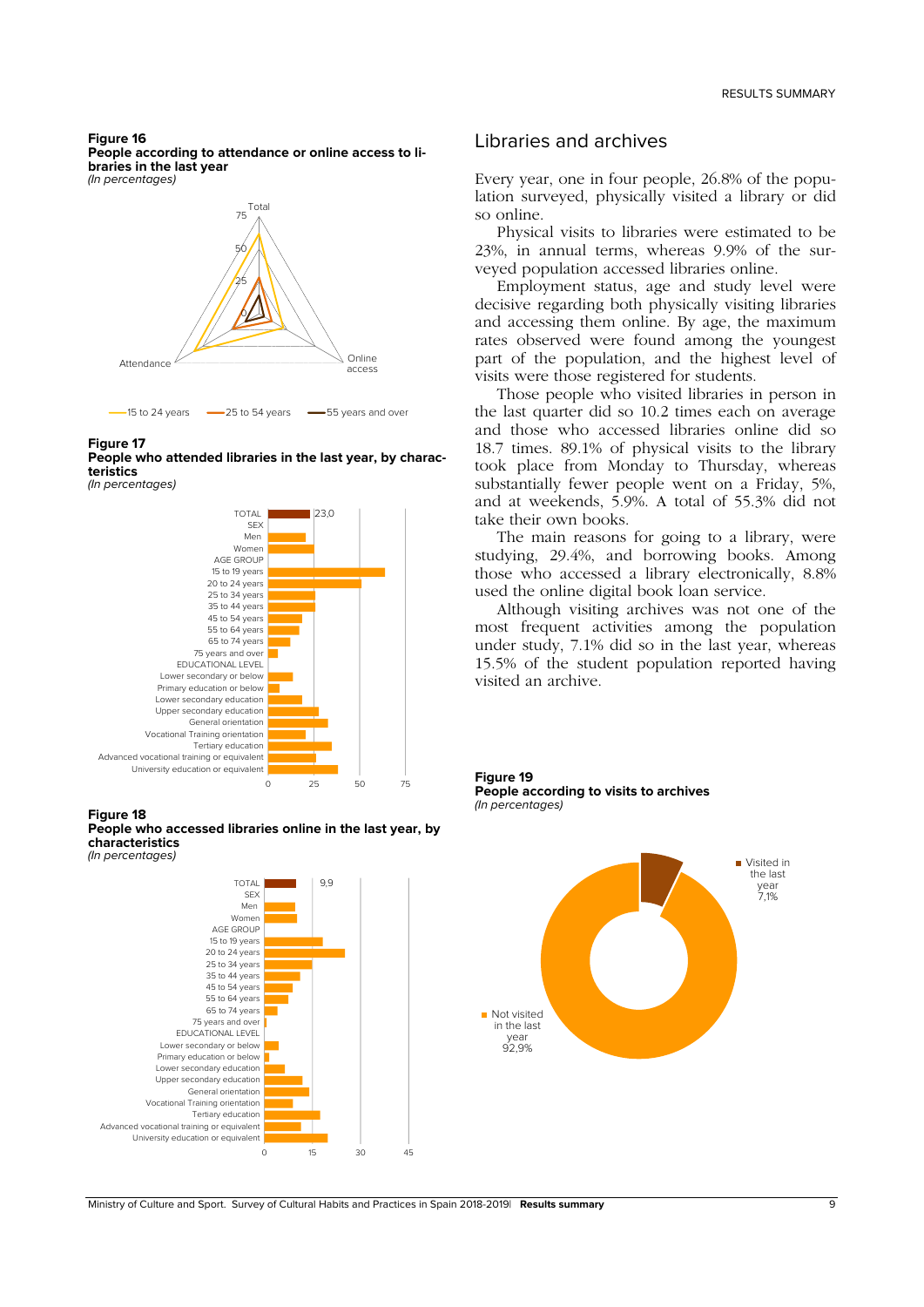**People who read books in the last year, by characteristics** 

(In percentages)



# **Figure 21**

**People who read books not related to their profession or studies in the last year, by characteristics**  (In percentages)



# Reading

65.8% of the population analysed read at least one book a year.

The survey distinguished between reading for professional or study reasons and reading for other reasons, such as leisure or free time. The results showed to what extent non-professional reasons are important motives for reading, being 59.5% annual readers for this reason, while 33.5% of the population reported that they read for reasons related to their profession or studies.

Annual reading rates were found to significantly grow as the educational level increased. They reached 91.6% in the last year and 85% in the last quarter among those with university education. Annual reading rates were higher in women, 69.4%, than in men, 62%. They decreased with age and exceeded the average in those under 55 years old. Reading rates were very high among single people living in their parents' home, 82.2%, and among couples with young children, 69.5%. By employment status, the highest values were found among students and economically active people. The survey investigated the book format used: 61.9% of the total population analysed read at least one book a year on paper and 20.2% on a digital medium. 9.9% of the population reported that they read books online, 8.5% using a digital book reader, 7.3% on other mobile media and 1.2% on digital platforms.

### **Figure 22**

**People who read books in the last year, by usual format**  (In percentages)

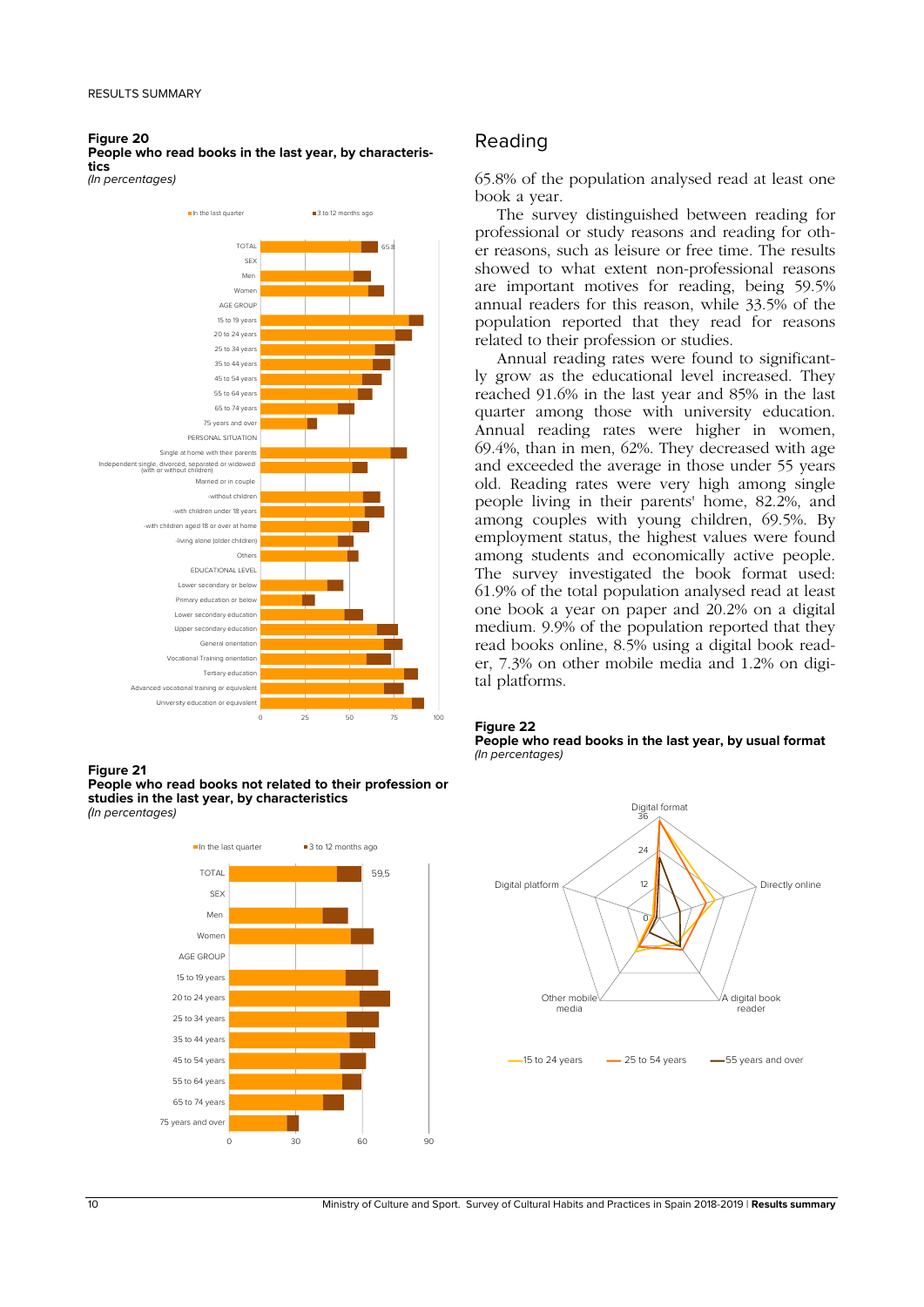**Figure 23 People who read books for leisure in a quarter, by usual subject**  (In percentages)



### **Figure 24**

### **People who read books for leisure in a quarter, by usual subject and format**  (In percentages)



Regarding the subject, among those who read books for leisure in a quarter, 89.2% chose literary creation and 36.8% general non-fiction and nonprofessional works. Among the former, contemporary novels were the most popular, 76.9%, followed by classic novels, 17.1%, and biographies or memoirs, 10%. Among those who had read general non-fiction, the highest percentages by subject were found in history, followed by philosophy or psychology and social sciences or humanities.

Digital book readers had slightly higher rates of reading for contemporary novels, especially adventure or crime novels, and for non-fiction books dealing with physics, chemistry, mathematics or computer science.

Those who read for leisure or entertainment in the last year did not show a preference for reading on specific days of the week. 62.2% of them said they were indifferent to this, 19.7% preferred reading from Monday to Friday, and the remaining 18% at weekends or public holidays. 21.4% of them preferred to read on holidays and 10.7% during working periods, whereas the remaining 67.9% reported that they read at any time.

Regarding the place where those surveyed usually read, 97.3% showed a preference for their home. Although rates were much lower, transport was ranked second as place for reading, 9.8 %.

### **Figure 25**

**People who read books for leisure in the last year outside their home, by usual place for reading**  (In percentages)



Ministry of Culture and Sport. Survey of Cultural Habits and Practices in Spain 2018-2019| **Results summary** 11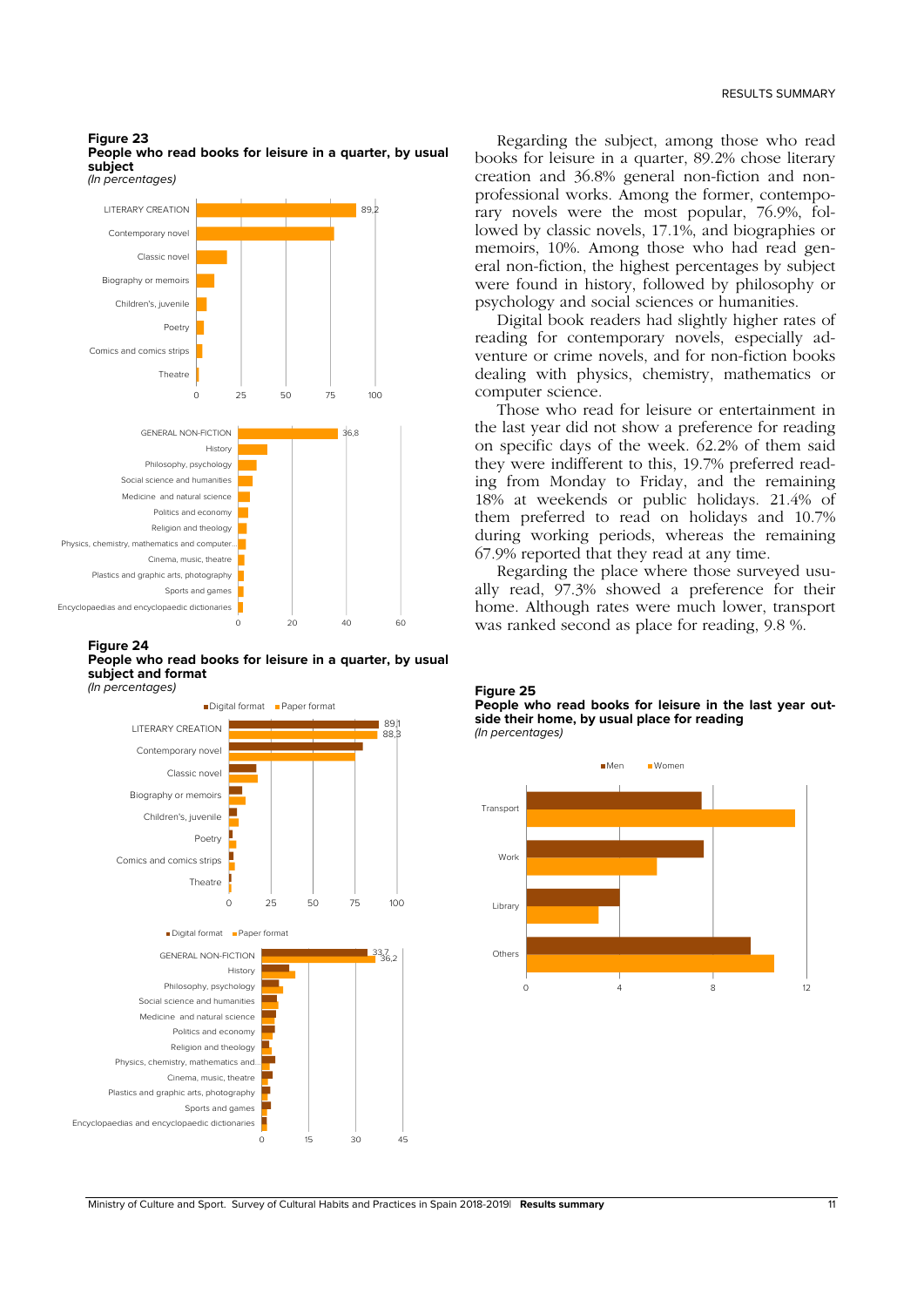**People who usually read newspapers or periodicals at least once a month, by type**  (In percentages)



### **Figure 27**

**People who usually read general newspapers at least once a month, by format** 

(In percentages)



### **Figure 28**

**People who usually read newspapers or periodicals at least once a month, by characteristics**  (In percentages)

76.9 0 25 50 75 100 TOTAL SEX Men Womer AGE GROUP 15 to 19 years 20 to 24 years 25 to 34 years 35 to 44 years 45 to 54 years 55 to 64 years 65 to 74 years 75 years and over EDUCATIONAL LEVEL Lower secondary or below Primary education or below Lower secondary education Upper secondary education General orientation Vocational Training orientation Tertiary education Advanced vocational training or equivalent University education or equivalent

A total of 76.9% of the population usually read newspapers or periodicals at least once a month. 42.9% of those surveyed read them online, but physical newspapers or periodicals were still preferable, as 52.4% of readers reported using this format at least once a month. Free newspapers were consulted monthly by 29.7% of those surveyed.

44.4% of the population usually read general newspapers every day, 65.8% at least once a week or at weekends, and 69.7% at least once a month. Monthly reading was much higher in men, 76.3%, than in women, 63.3%, among middle-aged people, reaching the maximum in the 35-44 age group, 78.2%, and among people in employment, 79.4%. Educational level, again, was decisive, as this indicator reached 85.6% among those with university education.

Among the monthly readers of general newspapers, 30.2% always read the culture section, 20.3% the science and technology section, 16.6% film reviews, 12.6% television reviews, 11.9% music reviews, 7.8% theatre reviews, 8.1% art and exhibition reviews and 3.9% bullfighting reviews.

36.9% of the population usually read magazines at least once a month, and 22.7% in the case of cultural magazines.

17.9% of those surveyed read blogs at least once a month. This rate was 8.5% if it was for professional or study reasons, and 12.9% for nonprofessional reasons.

# **Figure 29**

**People who read blogs in the last month, by reason**  (In percentages)

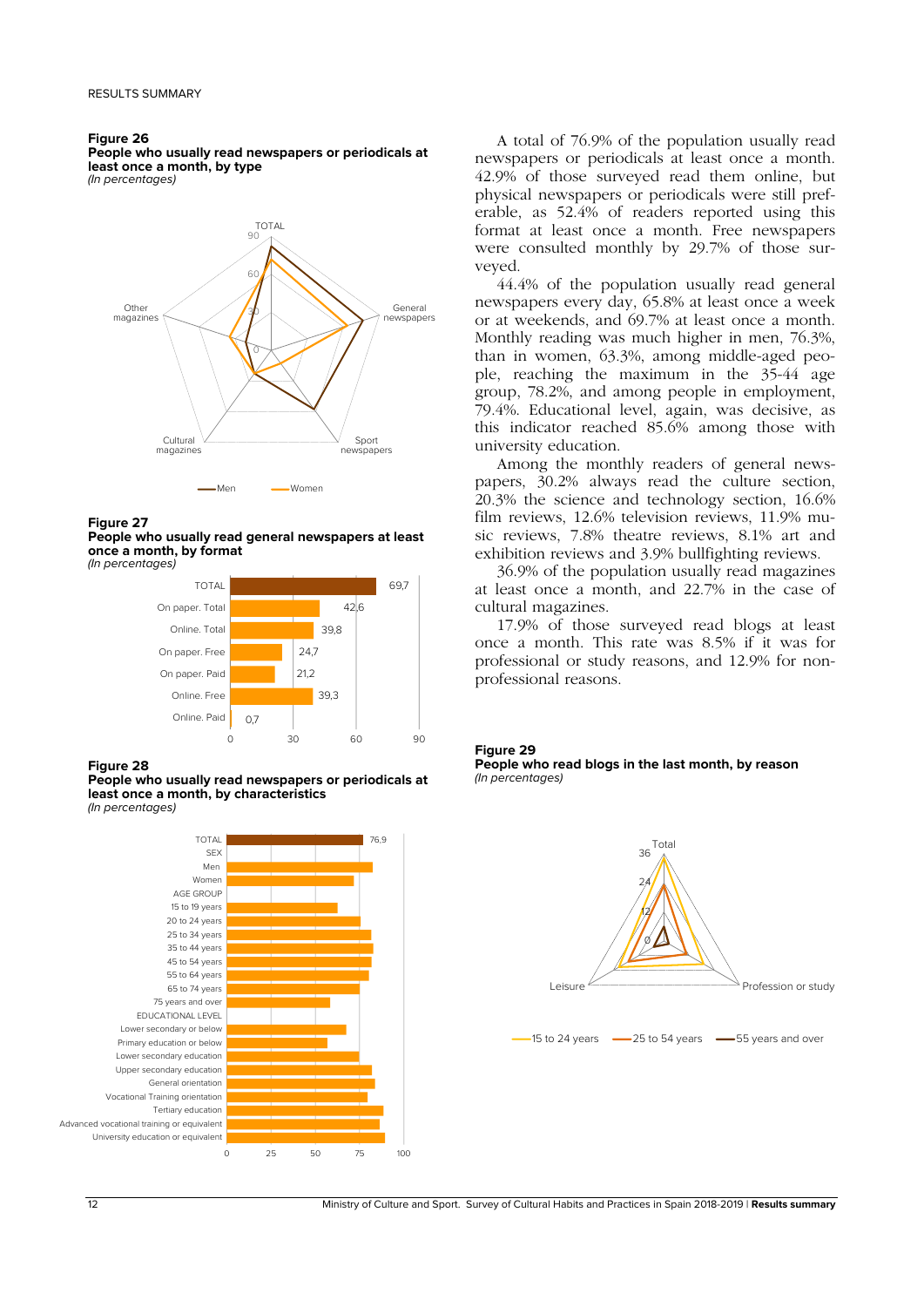**People according to attendance at live performances**  (In percentages)



**Figure 31** 

**People according to attendance at the theatre**  (In percentages)



### **Figure 32 People who attended the theatre in the last year, by characteristics**

(In percentages)



# Live performances and concerts

Every year 46.8% of the population go to live cultural performances. These activities were found to be more frequent among women and the younger population.

24.5% of the population under study went to the theatre in the last year. This activity was more frequent for women, 26.8%, than for men, 22%, and also for the younger population, peaking at 37.2% in the 15-19 age group.

Among those who attended in the last year, 31% chose contemporary theatre, 25% musical theatre, 16.6% classical theatre, 11.5% avant-garde performances, and 7.4% children's theatre.

58.5% went at weekends, 13% did so with free admission, 14.3% had a season ticket or some type of discount and 72.5% paid standard entrance fees, 3.6 percentage points more than in the last edition of the survey. Among those who paid for their tickets, 41.8% used the Internet to purchase them.

The main reasons for choosing a show were the artists, the theme and the direct opinion of family and friends, with percentages of 23.3%, 34.7% and 20.4%, respectively. They were followed by the director, 3.1%, the author, 5.7%, advertising, 7.6%, reviews on social media, 2.1%, professional reviews, 2.6%, and the awards received, 0.5%.

27.6% of the respondents reported that the main reason for not going at all or for not going to the theatre more often was lack of interest, followed by lack of time, 25.4%, price, 14.7%, and low supply, 15.2%. Only 1.7% preferred watching shows on video, television or the Internet.

### **Figure 33 People who attended the theatre in the last year, by genre chosen last time**  (In percentages)

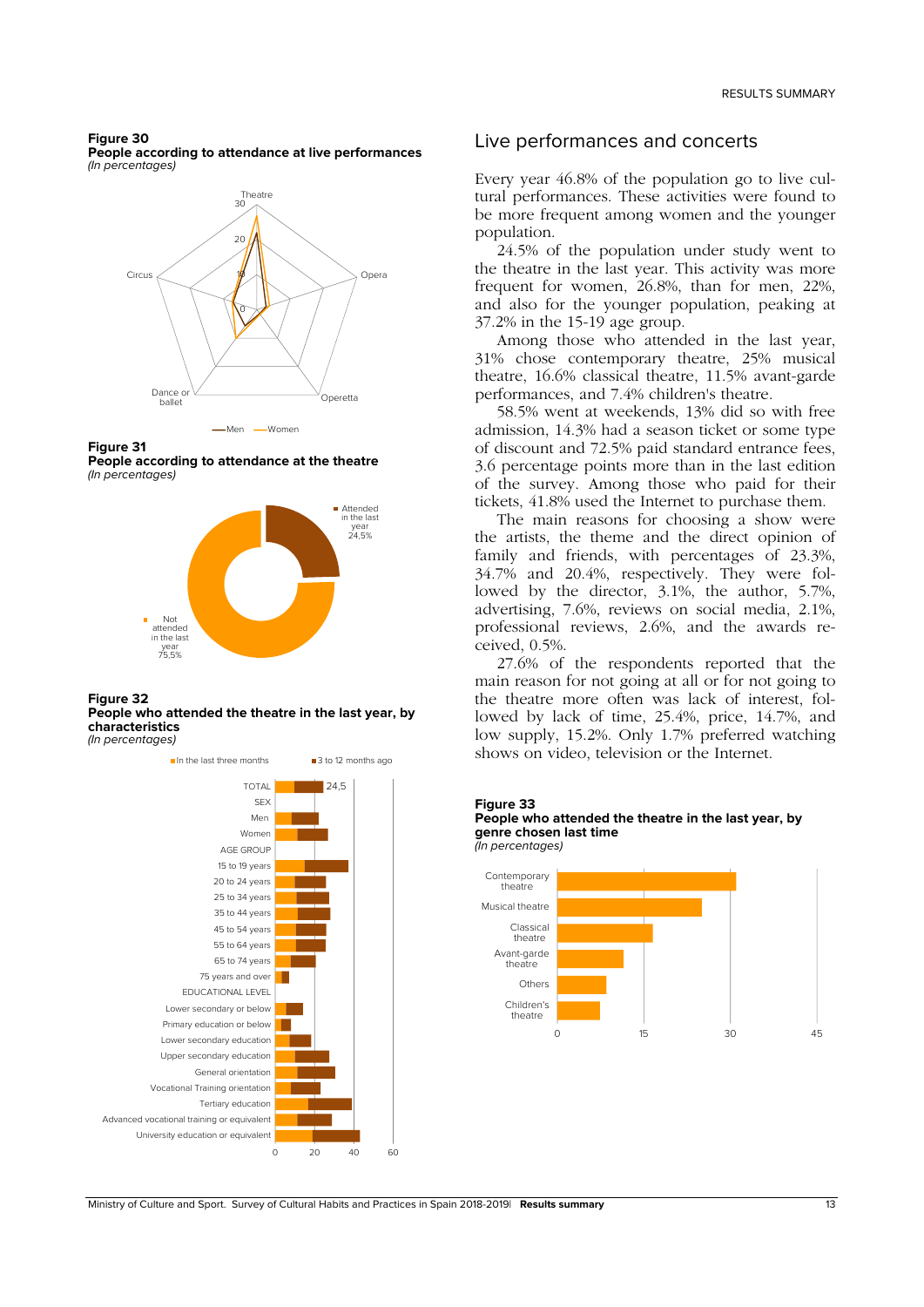### **Figure 34 People who attended the circus in the last year, by characteristics**





### **Figure 35**

**People who attended the opera in the last year, by characteristics** 

(In percentages)



# **Figure 36**

**People who attended the operetta in the last year, by characteristics** 



Dance ranked second after theatre in terms of popularity, with an annual attendance rate of 8%. Also for this activity the rate was higher for women, 10.1%, than men, 5.7%. According to type, classical ballet was the most popular, 38.6%, followed by contemporary dance, 26%, Spanish dance or flamenco, 16.4%, and folk or ethnic dance, 8.8%.

More than half, 58.6%, went at weekends, 30.5% had free admission, 10.8% had a season ticket or some type of discount and 84.2% attended dance performances in facilities dedicated to this purpose. Among those who paid for their tickets, 33% purchased them online.

The circus was very close in popularity, with 7.3%. This rate was slightly higher in women and reached the maximum among those aged between 35 and 44, either married or in a relationship, and living with children under 18 years old. Traditional circus stood out, 56.2%, followed by contemporary circus, 32.5%. Among those who attended the circus, 71.9% went at weekends or on public holidays. 8% had free admission and 16.3% benefited from discounts 75.3% paid a standard entrance fee, 65.7% purchased it at the box office and 30.7% online.

Opera and operetta had much lower attendance rates, with 3.3% and 1.5%, respectively in the last year.

In all cases, the artists, the theme and the opinions of family and friends were the main reasons for choosing the show, followed by the director, reviews of professional critics and awards received.

### **Figure 37**



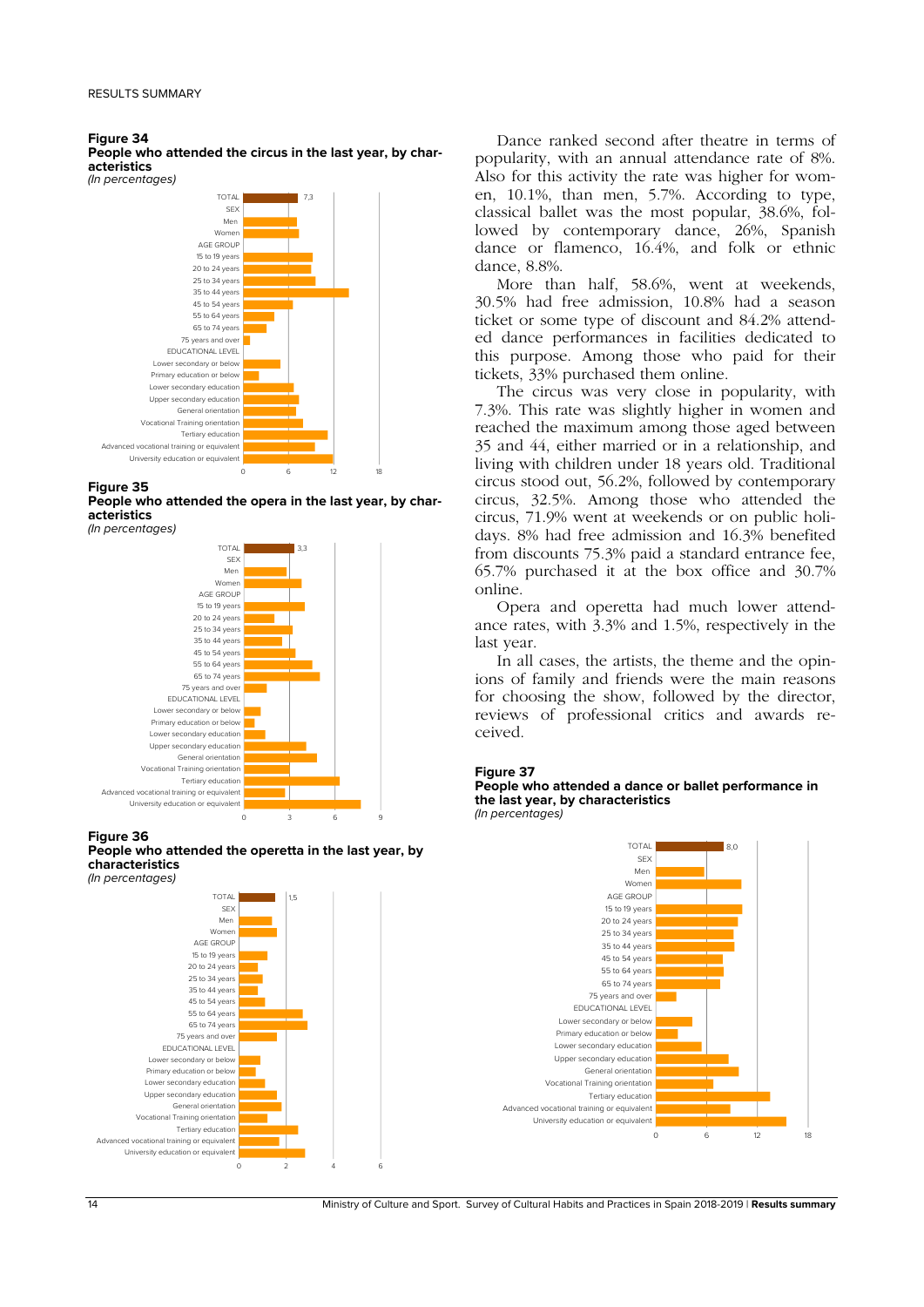**People according to attendance at music concerts**  (In percentages)



### **Figure 39**

**People who attended contemporary music concerts in the last year, by characteristics** 





### **Figure 40**

**People who attended classical music concerts in the last year, by characteristics**  (In percentages)



30.1% of the population surveyed attended contemporary music concerts in the last year. The rates were higher for men, 31.6%, than for women, and for young people under 25 years old. Regarding musical genres, Spanish pop-rock was significantly preferred by attendees, 46.6%, followed by foreign pop-rock, 9.6%, singer-songwriters, 7%, and flamenco, 4.7%.

53.1% of these concerts were held in temporary facilities or those dedicated to other purposes, and 70.4% at weekends. 34.9 % of attendees had free admission. Among those who paid for their tickets, 58.6% bought them online. The main barriers to attending this type of performance were lack of time, 26.8%, lack of interest, 22.9%, and prices, 17.8%.

In the last year, 9.4% of the population attended a classical music concert. The rates were similar for women, 9.5%, and for men, 9.3%, and higher among people aged 55 to 74. In 60% of the cases, it was a symphony orchestra, in 15.5% a chamber ensemble, in 13% a choir or vocal group, and in 7% a soloist.

High rates were observed for those who watched a contemporary music concert online, 13.5%, compared to those who watched classical music concerts online, 4.8%, and the percentages observed for theatre, 3.6%, dance, 3.8%, opera, 2.4%, circus, 1.5% and operetta, 0.9%.

Nearly none of the people who attended stage performances in the last year bought their ticket from a ticket reseller last time.

### **Figure 41**



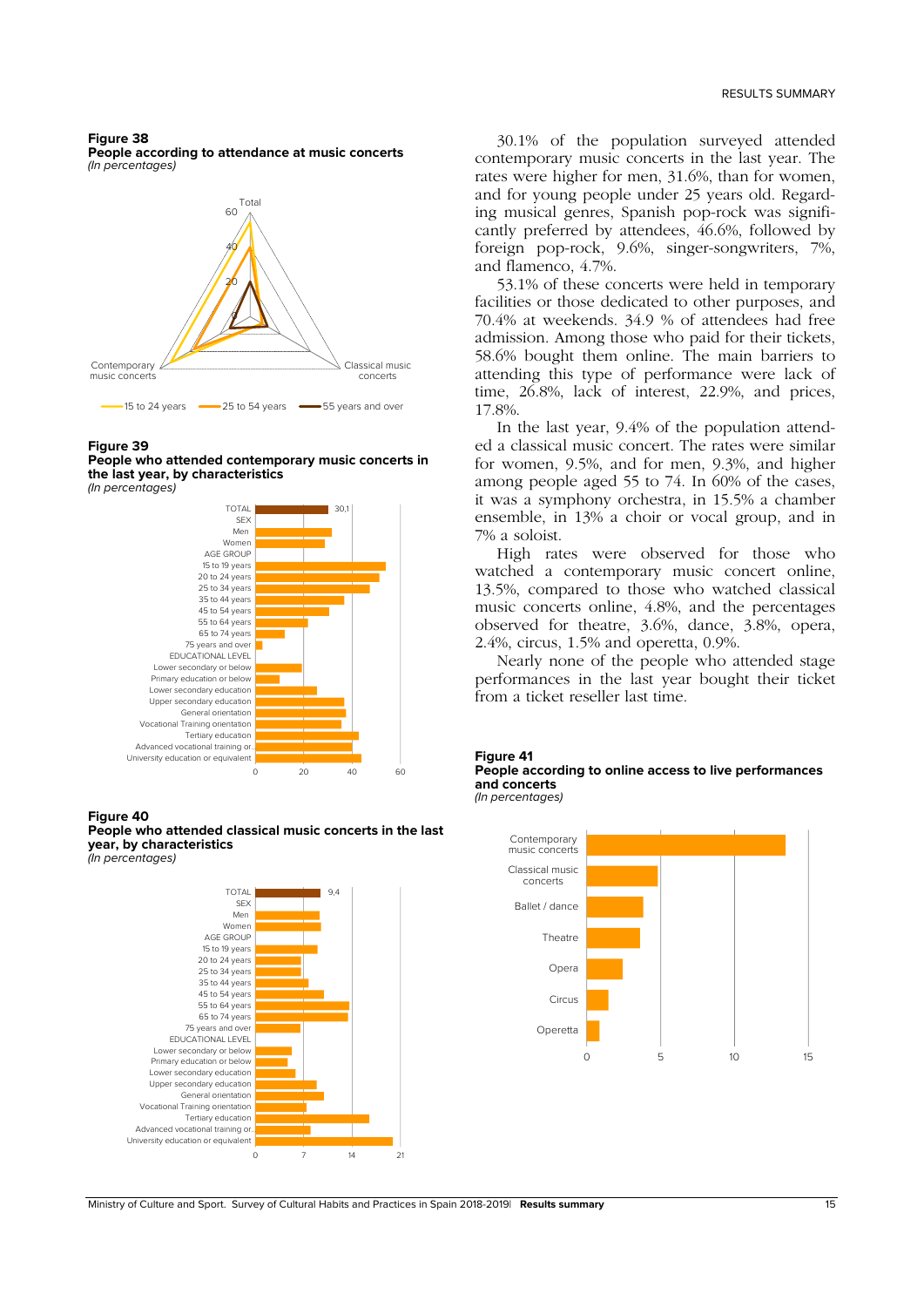**People according to frequency of listening to music**  (In percentages)



**Figure 43** 

# **People who listened to recorded music in a quarter, by musical genre**

(In percentages)



# Music

70.6% of the population reported that they listened to music every day; 83.5% at least once a week; and 87.2% at least once a year. Men listened to music more frequently, and the most significant differences were observed by age, having the younger the highest values.

53.2% of the population usually listened to music online and 48.5% on their mobile. The population analysed preferred listening to music from radio stations, 67.9%, followed by digital media, 47.4%, and physical media such as CD, DVD or vinyl, 33.9%.

Regarding the time spent listening to music on average per day, for those who did it at least once a week, 83.5% of the population, the time was 146.7 minutes per day, being longer on working days, 156.4 minutes, than at weekends, 137.6 minutes. According to the place, they usually listened to music at home, 88.4%, in the car, 55.3%, at work, 20.6%, and on public transport, 11.6%.

For those who usually listen to music at least once a quarter, the preferred musical genres are Spanish pop-rock, 64.8%, foreign pop-rock, 49.7%, soft contemporary music, 32.3%, Latin pop-rock, 35.7%, singer songwriters, 31.4%, flamenco, 22.3% and classical music, 22.7%.



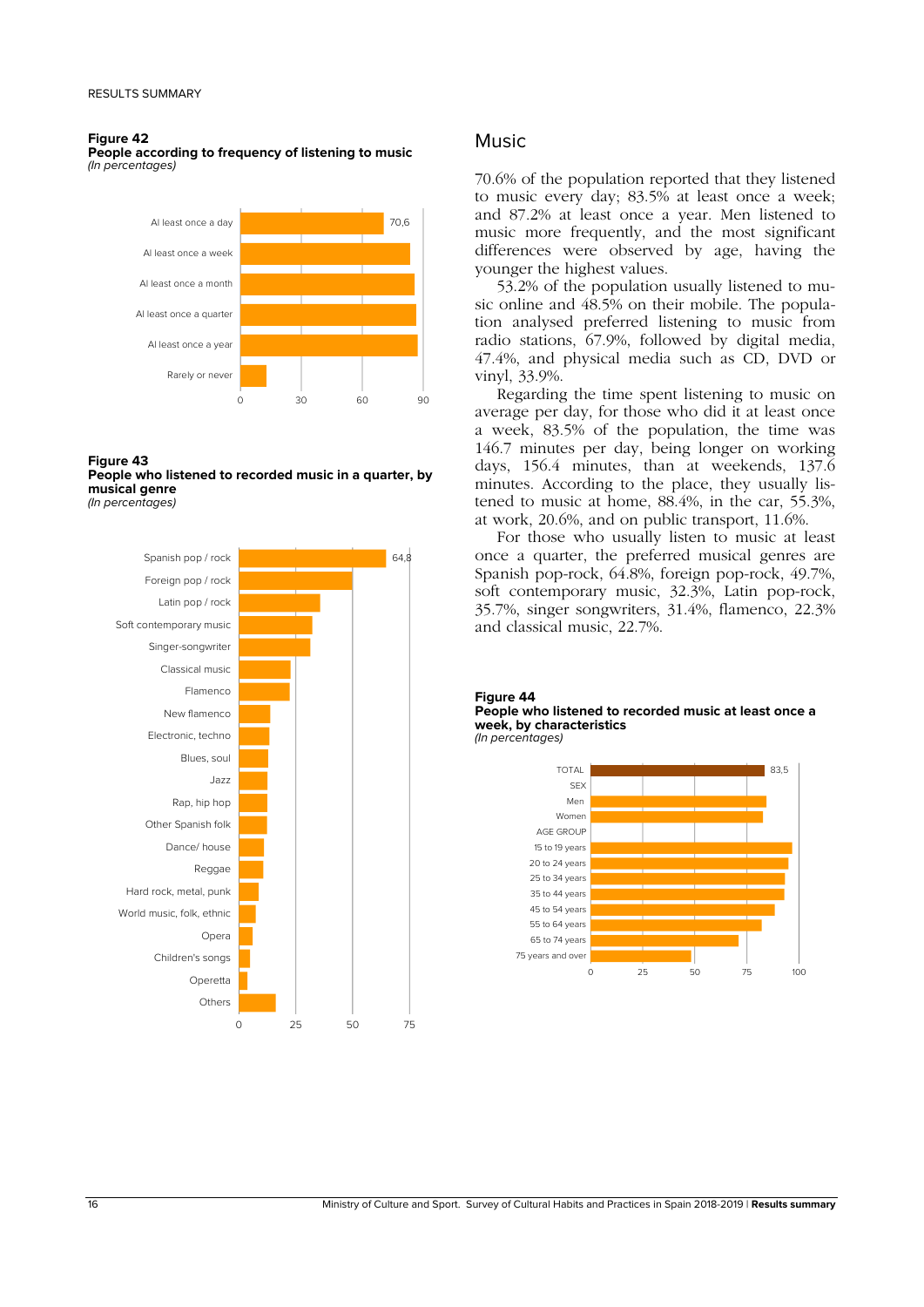### **Figure 45 People who attended the cinema in the last year, by characteristics**



### **Figure 46 People who attended the cinema in a year, by type of film they last saw**

(In percentages)



# Cinema and video

The most popular cultural show continued to be cinema. More than half of the population, 57.8%, went to the cinema every year, a figure that stood at 58.4% for men and at 57.3% for women.

Remarkable differences in cinema attendance were seen among various age groups, ranging from 89.7% of attendees among the younger to 11.8% among the older population. Single people living at their parents' house, 81%, and couples with young children, 67.9%, also stood out.

Most of those who attended the cinema in the last year went at weekends, 54.7%, whereas the remaining 45.3% went on working days, among whom the youngest and the oldest population stood out. Two in every three people who went to the cinema, 68.1%, paid a standard entrance fee, whereas those who used some type of discount were largely among the youngest population under 35 years old and among the oldest, over 54 years old. 15.4% of those who purchased non-free tickets did so online.

The most popular preferences were comedies and action films, 20.6% and 17.4%, respectively. The last film seen was a science fiction film in 12.8% cases, a drama in 9%, and an adventure film in 7.1%. There was a remarkable share of the population who opted for children's films, 11.1%, or animation films, 4.2%.

### **Figure 47 People who attended the cinema in a year, by type of ticket used last time**

(In percentage of the population who attended the cinema)

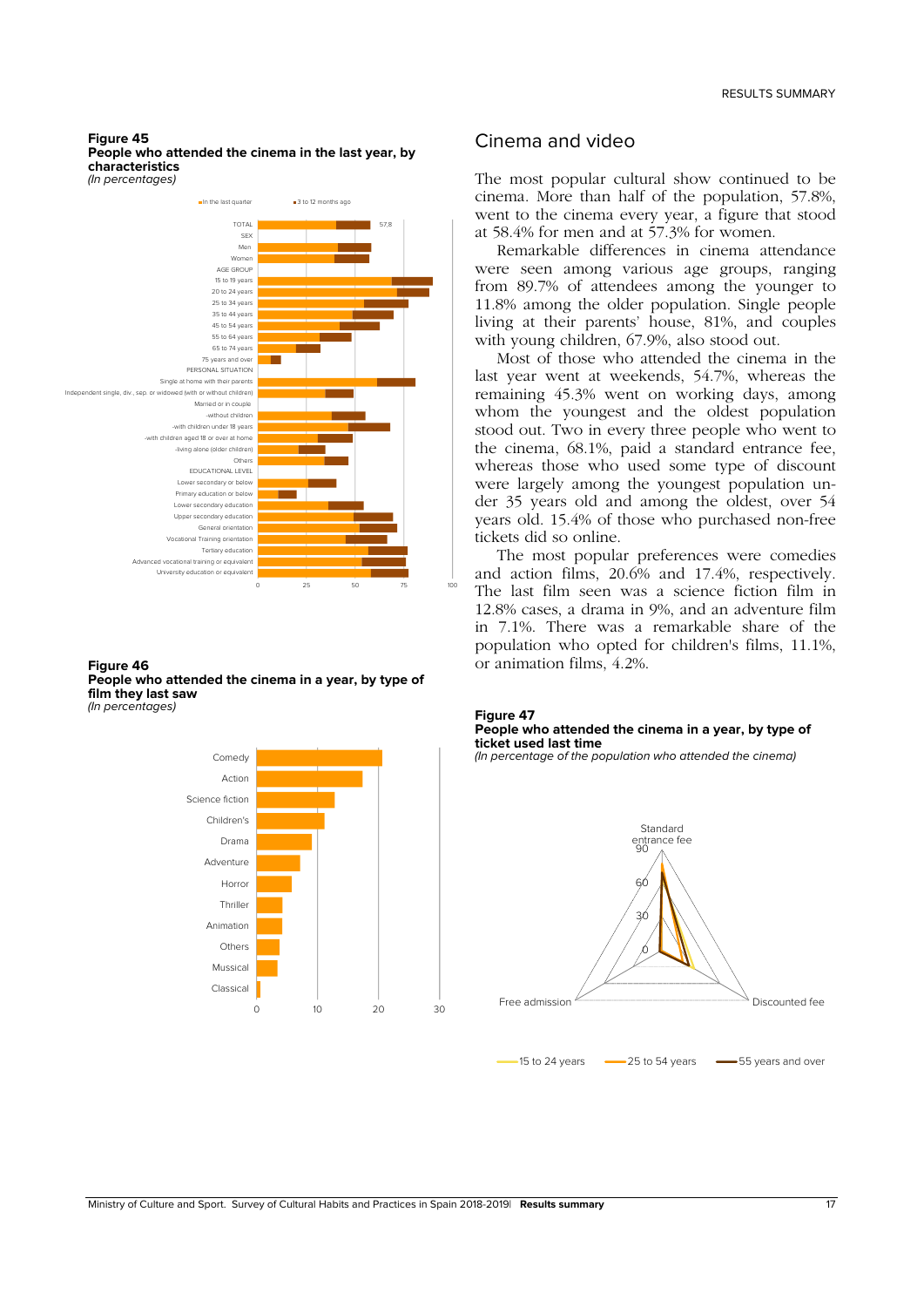**People who attended the cinema in a year, by reasons for choosing a film last time** 

(In percentages)



### **Figure 49**

**People who attended a cinema in the last year to see other shows**  (In percentages)



**Figure 50** 

**People who usually watched videos at least once a month, by characteristics**  (In percentages)



The topic and the opinion of family and friends were decisive reasons in choosing a film, 38.8% and 16% of cases, respectively. Advertising and actors were less important, with 11.1% and 15.9%, respectively. Social media reviews, professional reviews and awards received only had a minor impact.

In the last year, 3.9% of the population stated that they had gone to a cinema to see shows other than films. The most frequent were concerts, 34.7%, followed by other types of stage performances, 25.1%, and sporting events, 17%.

A total of 56.4% of those surveyed usually watched videos at least once a week, 61.8% at least once a month, and 65.1% at least once a year, 63% watched films and 54.5% watched series.

Among those who usually watched videos, 57.9% did it on the Internet, 47.4% showed a preference for physical media (CD, DVD or Blu-Ray) and 64.9% usually used digital media.

33.6% usually watched videos on digital platforms. While television continued to be the most frequent equipment used, 84.3%, 17.8% used their mobile, 25.5% a computer and 11% a tablet.

The population who watched videos weekly did so for an average of 398 minutes.

### **Figure 51 People who usually watched videos by media**  (In percentages)

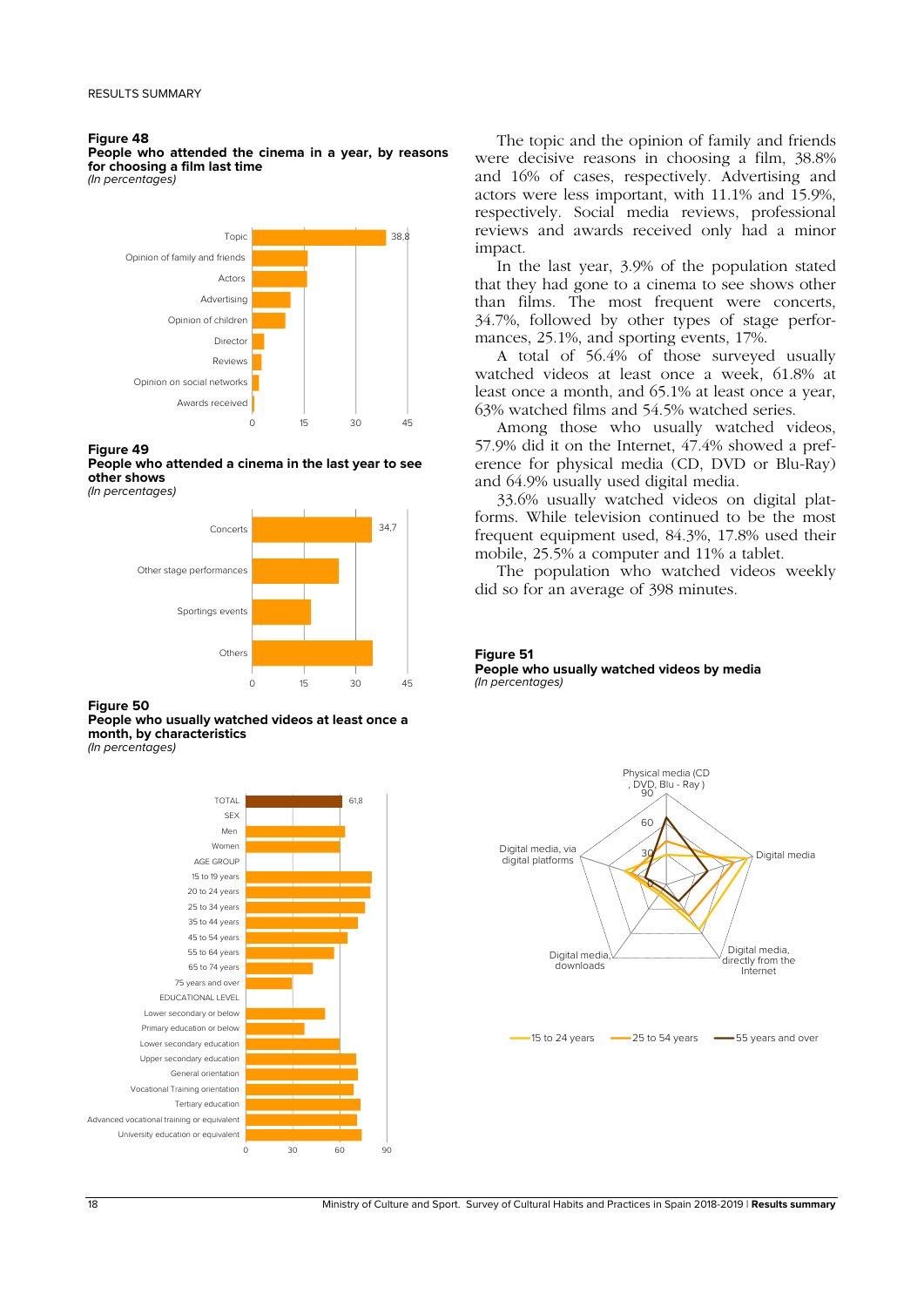### **Figure 52 People according to the habit of watching television or listening to the radio**

(In percentages)



# **Figure 53**

### **People who usually watched television, by type of programme**

(In percentage of the population who usually watched television)



### **People who usually listened to the radio by type of programme**

(In percentage of the population who usually listened to the radio)



# Audiovisual and new technologies

Almost the entire population, 91.2%, regularly watched television. This was observed in all groups, regardless of their personal characteristics or of their place of residence, with very similar popularity levels, being higher the number of people that watched television on working days, 90.8%, than at weekends, 88.1%. In terms of programme type, 79.5% of the population that watched television usually watched the news, and 71.4% watched films and feature films. In the third place were series, 62.9%, and sports, 31.1%. 24.2% watched documentaries and cultural programmes, and 23.3% watched cultural game shows.

7.8% of those who usually watched television reported that they usually used their computer or tablet; 4.3% used their mobile phones and other equipment; and 13.5% of the population who watched television in the last month used the Internet.

A total of 76.2% of those surveyed listened to the radio regularly. 64% listened to the radio every day, 74.3% at least once a week and 75.4% at least once a month. Rates were particularly high among men and the population aged 35 to 64 years old. The average daily time they usually spent listening to the radio was 125 minutes. This was more frequent on working days, 75.4%, than at weekends, 67%.

Those who were regular radio listeners showed a preference for music programmes, 75.2%, and news programmes, 61.7%. Talk shows were less popular, 15.4%, as were sports programmes, 16.6%, and particularly documentaries and cultural programmes, 3.1%.

19% of those who were regular radio listeners stated that they usually used their mobile phone, 7.4% a computer or tablet, and 13.3% of the population who listened to the radio in the last month used the Internet.



**People who watched television or listened to the radio online in the last month**  (In percentages)

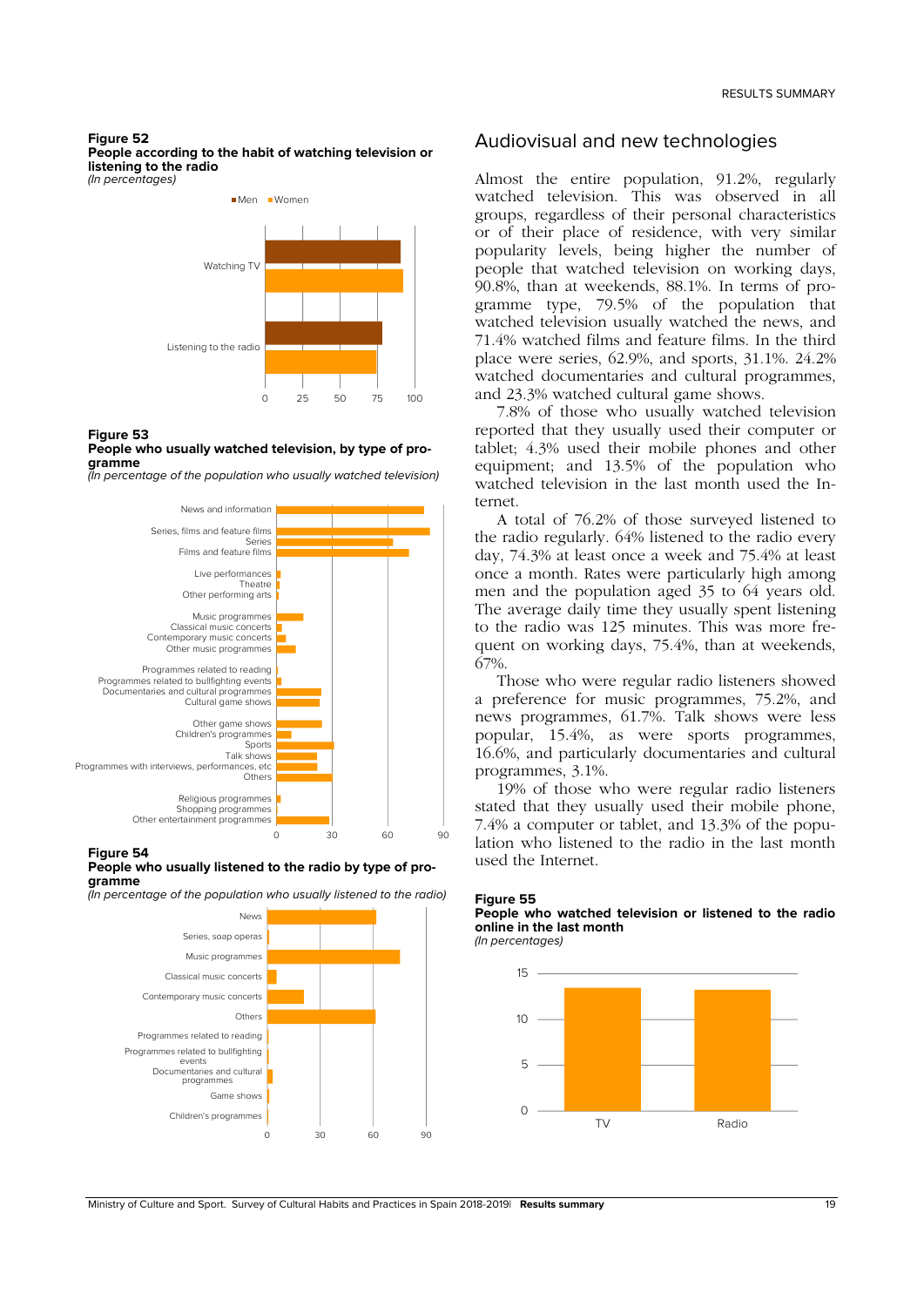**People who used the computer at least once a month, by type of use** 

(In percentages)



### **Figure 57**

**People who used the Internet for leisure or entertainment at least once a month, by characteristics**  (In percentages)



### **Figure 58**

**People who played video games in a quarter, by media**  (In percentages)



A total of 75.1% of the population used the Internet for leisure or entertainment at least once a month. This had greater popularity among men and the younger population.

This indicator showed the importance of the reasons linked to leisure or free time as a driver for the use of new technologies.

# Video games

13.8% of the population played video games at least once a month. The percentage was much higher among men, 20.8%, than among women, 7.1%.

By age, the highest figure was found among the younger population, 45.2%, decreasing as age increased to stand at 2.4% for the older population. Playing video games also stood out among single people living in their parents' home, 37.5%, and students, 42.7%.

Among those who played in the last quarter, more than half, 53.2%, preferred action or adventure video games, 51.7% usually played strategy video games and 32.7% played sports games.

The most commonly used medium was still a game console, 67.2%, followed by a computer, 26.7%, a mobile phone, 31.1%, and a tablet, 13.6%.

### **Figure 59 People who played video games at least once a month, by characteristics**  (In percentages)

13,8 0 20 40 60 TOTAL SEX Men Women AGE GROUP 15 to 24 years 25 to 34 years 35 to 44 years 45 to 54 years 55 years and over EDUCATIONAL LEVEL Lower secondary or below Primary education or below Lower secondary education Upper secondary education General orientation Vocational Training orientation Tertiary education Advanced vocational training or equivalent University education or equivalent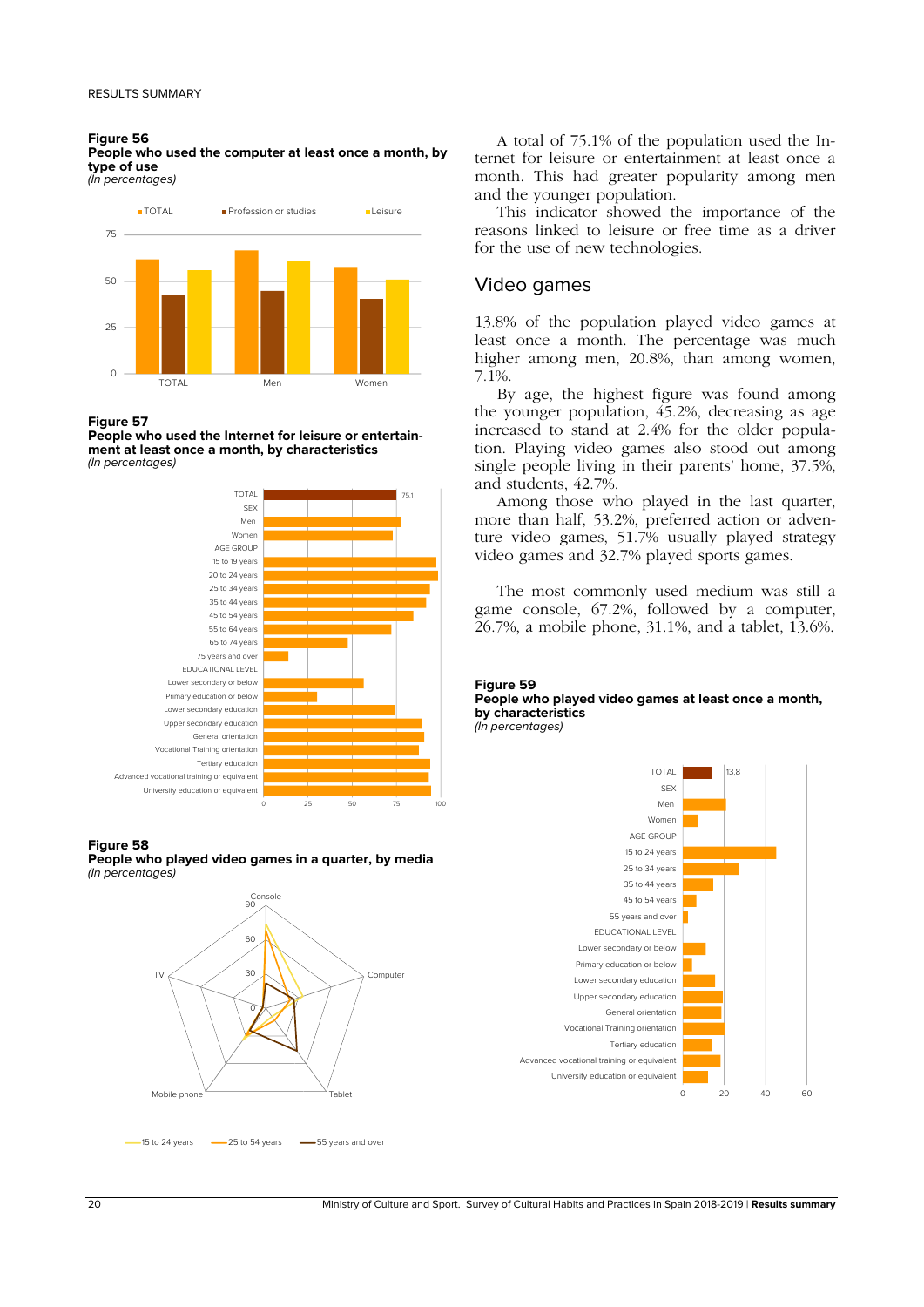**People who practiced artistic activities in the last year**  (In percentage of the total of each activity)



### **Figure 61**

### **People who practiced artistic activities in the last year, by age group**  (In percentages)





# **Figure 62**





# Active cultural practices and other activities related to leisure

The survey also investigated what type of artistic activities were practiced every year by the surveyed population, or what might be named active cultural practices. Because of their frequency, those related to plastic arts stood out, such as photography, 28.8%, video, 16.7%, and painting or drawing, 16.1%. Writing, 8.7%, was more frequent among women and in the younger group. With regard to musical and performing arts, 9.6% played an instrument and 2.7% sang in a choir. 2.2% of the population analysed made theatre and 6.2% did ballet or dance, 2.2% flamenco or Spanish dance.

On average a year, 15.4% of the group surveyed attended conferences or round tables and 24.3% cultural centres; 22.8% went to book fairs; and 4.1% participated in reading or creative writing clubs or in other literary activities, such as storytelling.

57% of the population surveyed attended events of traditional culture or intangible heritage such as folk festivals, carnivals, etc.

In the last year 5.4% of the population did some complementary training course related to culture, particularly dance, drawing or playing a musical instrument.

# **Bullfighting**

The annual rate of attendance at bullfighting events was 8% of the population; 5.9% attended standard bullfights, or bullfights with bullocks or on horseback.

### **Figure 63**

**People who attended bullfighting events in the last year, by characteristics** 

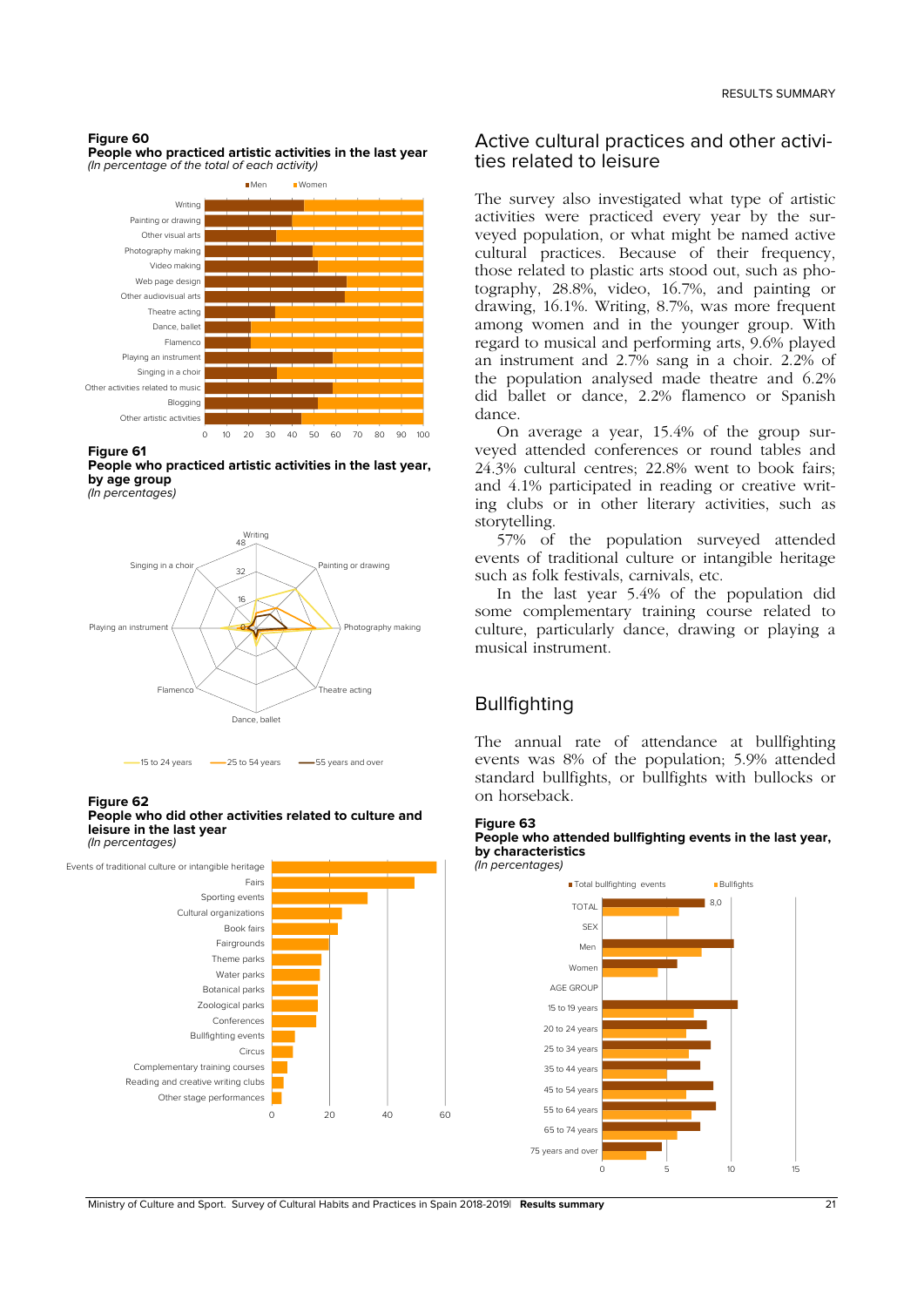### **Figure 64 People who bought books in the last quarter, by modes of acquisition**

(In percentages)



### **Figure 65**

**People who bought recorded music in the last quarter, by modes of acquisition** 

(In percentages)



### **Figure 66**

**People who obtained recorded music in the last quarter, by modes other than purchase**  (In percentages)



# Modes of acquisition of products subject to intellectual property rights

The percentage of people that bought books every quarter was 27.6%, mostly in shops or online. For modes of acquisition other than purchase, such as free downloads from the Internet or photocopies, the percentages were estimated at  $2.1\%$  and  $0.4\%$ , respectively. Overall, 1.1% of those surveyed reported they had obtained unbranded or unlicenced books through digital media and stated that the main reasons were convenience, 56.8%, immediacy, 49.6%, or cost saving, 58.7%.

7.3% made purchases in the last quarter, most of them in shops or online. The purchase of unbranded music in street markets or stalls stood at 0.1% of the surveyed population. The incidence of free music downloads in the internet, made by 5.1% of the population each quarter, was much lower than in the previously investigated period. Other means were estimated for the first time, such as subscriptions to digital music platforms, 7.4%.

Overall, 3.6% of those surveyed said they had obtained unbranded or unlicenced music through digital media and 0.1% in person. The main reasons for using digital media were convenience, 58.6%, immediacy, 48.9%, and cost saving, 75.4%.

# **Figure 67**

### **People who obtained unbranded or unlicensed books, music or videos**  (In percentages)

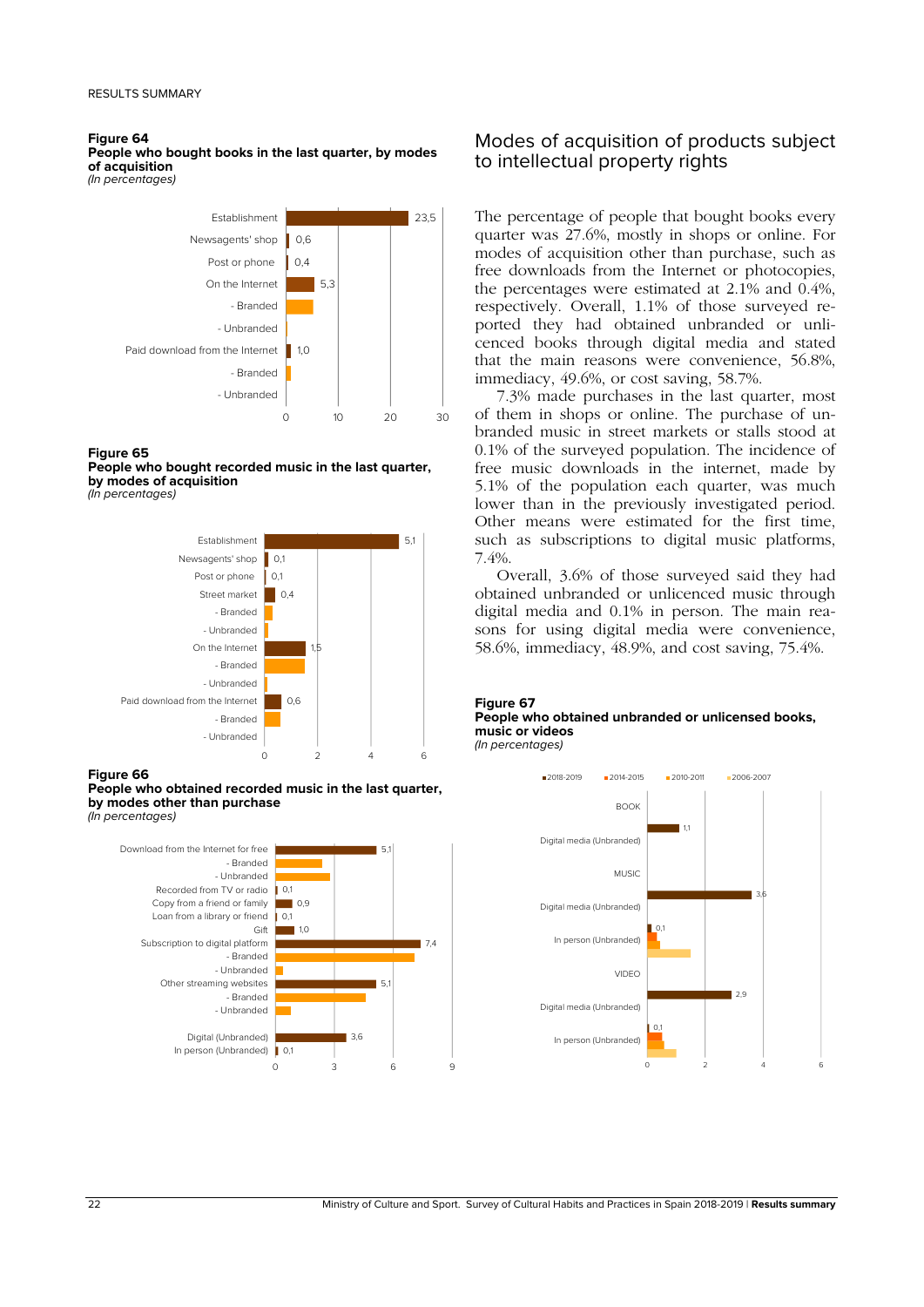### **Figure 68 People who bought videos in the last quarter, by modes of acquisition**

(In percentages)



### **Figure 69**

**People who obtained videos in the last quarter, by modes other than purchase**  (In percentages)



### **Figure 70**

**People who bought unbranded videos or downloaded them for free from the Internet in a quarter, by reason**  (In percentages)

> Bought unbranded videos in street market or stalls Downloaded unbranded videos from the Internet for free



On average a quarter, 3.1% of those surveyed purchased videos. 0.1% of the population bought unbranded videos in street markets or stalls, and the percentage of people who downloaded videos for free from the Internet was 3.7% of the population. Subscriptions to digital platforms to obtain them are remarkable, 15.4%.

Overall, 2.9% of those investigated said that they had obtained unbranded or unlicenced videos through digital media and 0.1% in person.

The main reasons for using these digital channels included convenience, 67.2%, immediacy, 51%, and cost saving.

A total of 3.8% of the population obtained software, including video game software, through irregular means in the last year. This includes the people who did not keep original copies of the programmes, those who claimed to have obtained them through a friend and those who downloaded free programmes from the Internet that were not freely available (free or trial software, etc.).

### **Figure 71**

**People according to subscriptions to digital platforms, purchases or rentals of videos in the last quarter**  (In percentages)

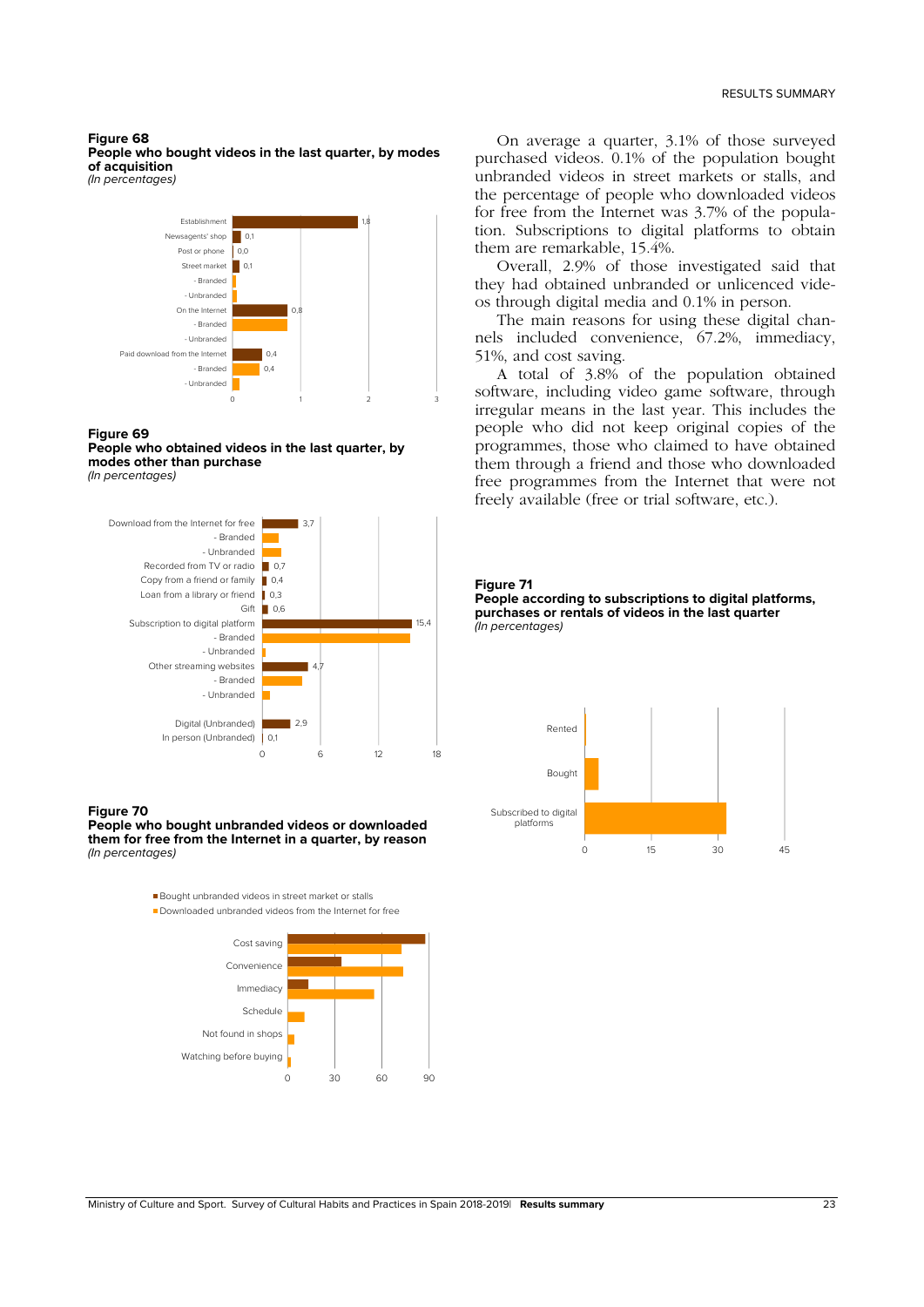### **Table 1 People who practiced certain cultural activities by sex**  (In percentages)

|                                                         | Total | Men  | Women |
|---------------------------------------------------------|-------|------|-------|
| Visited museums in the last year                        | 40,5  | 40,0 | 40,9  |
| Visited exhibitions in the last year                    | 29.8  | 29.7 | 29,9  |
| Visited art galleries in the last year                  | 16,0  | 15,0 | 17,0  |
| Painted or drew in the last year                        | 16,1  | 13,2 | 18,8  |
|                                                         |       |      |       |
| Visited monuments in the last year                      | 49.3  | 50.2 | 48.4  |
| Visited archaeological sites in the last year           | 21,8  | 22,9 | 20,8  |
| Visited an archive in the last year                     | 7.1   | 7.6  | 6.6   |
| Visited a library in the last year                      | 23.0  | 20.6 | 25.2  |
| Accessed libraries via the Internet in the last year    | 9,9   | 9.6  | 10,2  |
| Read books in the last year                             | 65,8  | 62,0 | 69.4  |
| - Read books for profession or studies                  | 33.5  | 35.2 | 31.9  |
| - Read books for other reasons                          | 59.5  | 53.5 | 65.1  |
| Read books in digital format in the last year           | 20,2  | 19.8 | 20,6  |
| Written in the last year                                | 8.7   | 8.1  | 9.2   |
|                                                         |       |      |       |
| Attended the theatre in the last year                   | 24,5  | 22,0 | 26.8  |
| Acted theatre in the last year                          | 2,2   | 1.4  | 2.9   |
| Attended the opera in the last year                     | 3,3   | 2,8  | 3,8   |
| Attended the operetta in the last year                  | 1.5   | 1.4  | 1.6   |
| Attended a dance or ballet performance in the last year | 8.0   | 5.7  | 10.1  |
| Attended to circus in the last year                     | 7.3   | 7,1  | 7,4   |
| Danced in the last year                                 | 6.2   | 2,7  | 9.5   |
| Listened to music in the last month                     | 85.8  | 86.7 | 84,9  |
| Attended classical music concerts in the last year      | 9.4   | 9,3  | 9.5   |
| Attended contemporary music concerts in the last year   | 30,1  | 31,6 | 28,7  |
| Played a musical instrument in the last year            | 9.6   | 11.6 | 7.7   |
| Sang in a choir in the last year                        | 2.7   | 1.9  | 3.6   |
| Attended the cinema in the last year                    | 57,8  | 58.4 | 57,3  |
| Watched videos in the last month                        | 61,8  | 63,5 | 60.2  |
| Made photos in the last year                            | 28,8  | 29,2 | 28,5  |
| Made videos in the last year                            | 16,7  | 17,8 | 15,6  |
| Played videogames in the last month                     | 13,8  | 20,8 | 7,1   |
| Obtained books (unbranded) in the last quarter          | 1.1   | 1.2  | 1.0   |
| Obtained music (unbranded) in the last quarter          | 3.6   | 4.0  | 3.3   |
| Obtained videos (unbranded) in the last quarter         | 2,9   | 3.1  | 2,6   |
|                                                         |       |      |       |
| Used the computer for entertainment in the last month   | 56,0  | 61.2 | 51,0  |
| Used Internet for entertainment in the last month       | 75,1  | 77,4 | 72,9  |

### **Figure 72 People who practiced certain cultural activities according to age and educational level**

(In percentages)



# Results by sex, age and educational level

The indicators showed significant differences by sex. Writing is more popular for women, 9.2%, than men, 8.1%, and also reading, 69.4%, compared to 62%, except for reading for professional reasons and newspapers, which are more frequent in men.

Women visited libraries more often than men, both in person, 25.2% compared to 20.6%, and online, 10.2% and 9.6%, respectively. Women practiced artistic activities such as painting or drawing more frequently than men. They also had above-average rates of visits to museums, exhibitions or art galleries, whereas men scored higher in visits to monuments and archaeological sites.

Playing a musical instrument, photography and video were more frequent artistic activities among men, who also had higher rates of annual attendance to contemporary music concerts. Cinema attendance rates were lower among women, 57.3%, than among men, 58.4%.

Among the population who practice theatre, ballet or dance, higher rates were observed for women, and women also attended those types of performances more often than men.

Young people had the highest cultural participation rates in virtually all cultural fields: they visited more museums and monuments, attended more stage and musical shows, read more, went to libraries more often and engaged in more active cultural practices. This very high participation systematically decreased as age increased. Educational level was undoubtedly the most decisive variable in cultural participation, rising systematically along with educational level.

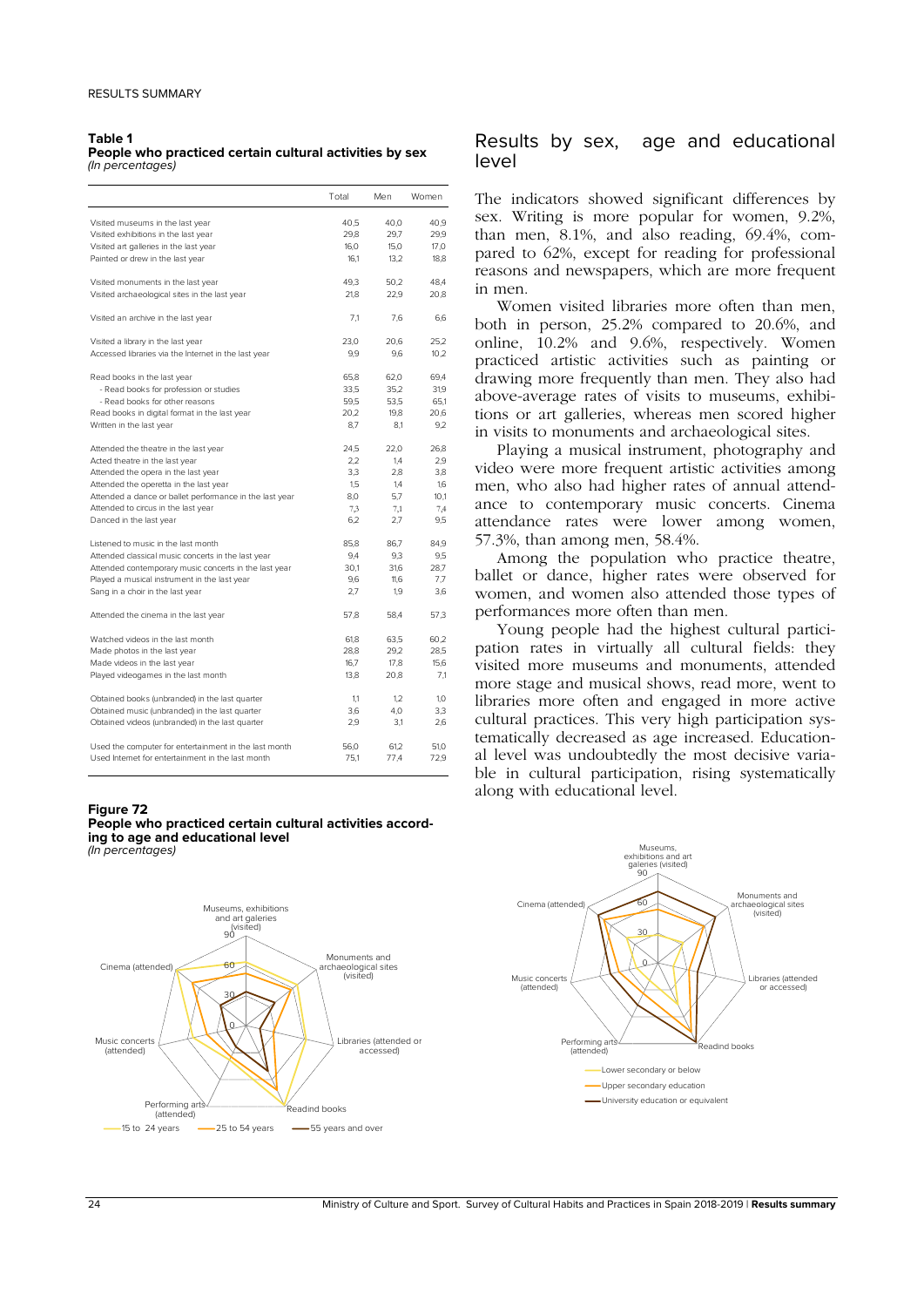### **Figure 73 Interrelated indicators of cultural participation**  (in percentages)



**Among those who read books Total** 



Among those who attended the cinema Total



Among those who used videogames Total



# Interrelated indicators of cultural participation

The survey also provided indicators of cultural participation evaluated in groups of people in which a specific cultural behaviour was observed. These indicators showed strong interrelations between them.

Looking at the group of visitors to museums, galleries or exhibitions in the last year, their reading rates, 85.9%, were much higher than those for the total population analysed, 65.8%. The annual theatre attendance rate was doubled in this group, 42.1%, and their attendance rate at the cinema was 79%. Among those who read a book in the last year, the museum attendance rate reached 53.4%, 33.3% attended the theatre every year and 38.7% contemporary music concerts.

Among those who attended live performances, the rate of museum attendance was double, 67.8%, and annual reading and cinema attendance reached the highest values, with percentages of 87.1% and 81.2%, respectively. Focusing on those who went to a concert in the last year, there was a high rate of readers, 84.7% in annual terms, and cinema attendance, 80%. Virtually all of them usually listened to music at least once a month, 95.8%.

Those who went to the cinema every year exceeded the average rate of museum attendance by 15.7 percentage points and the average rate of annual readers by 15.5 points. They also had an annual rate of 35.4% in theatre attendance.

For those who frequently played video games, the attendance at the cinema and the interest in music and reading are more frequent, with annual rates of 82.4%, 96.6% and 79.6%, respectively.



Ministry of Culture and Sport. Survey of Cultural Habits and Practices in Spain 2018-2019| **Results summary** 25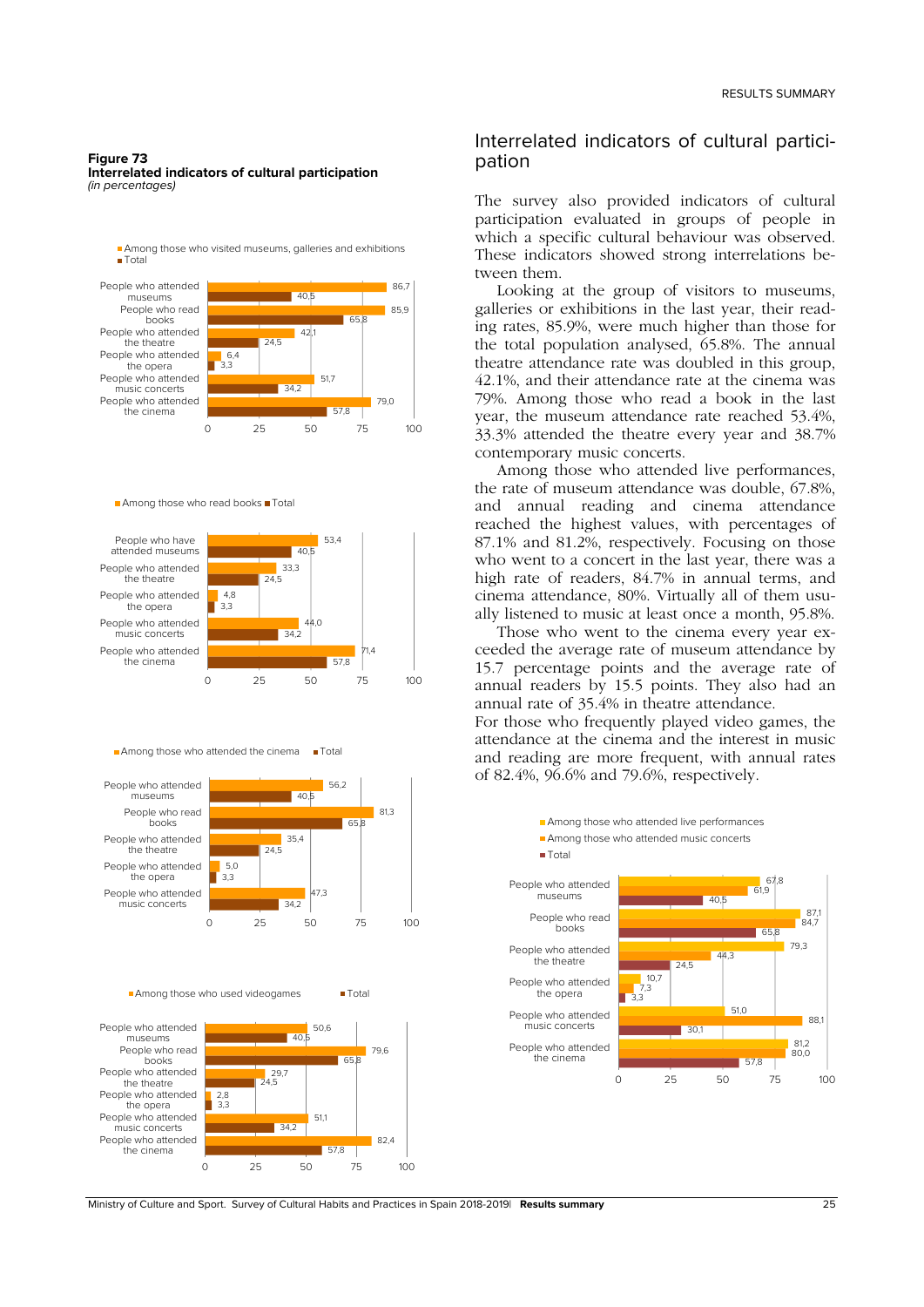**Main indicators of cultural participation over time**  (Annual indicators in percentages)



### (Monthly indicators in percentages)



# Main indicators of cultural participation over time

It should be noted that there has been a general increase in cultural participation rates since the last survey was carried out, with reference to 2014- 2015. Those observed in visits to monuments or sites, museums, exhibitions and art galleries were most noticeable. Similarly, there were significant increases in attendance at libraries and in annual reading rates, both in paper and digital media. There were also higher levels of access to libraries.

Regarding live performances and concerts, the overall annual rates of attendance were higher. Theatre, ballet and dance were particularly popular. The annual attendance rates for the circus remained stable. There was a notable rise in attendance at concerts, derived especially from the behaviour of contemporary music concerts. The rates of attendance at the cinema increased considerably, being undoubtedly the most popular cultural event.

With very few exceptions, such as circus and operetta, general increases were also observed in comparison to the periods 2010-2011 and 2006- 2007.



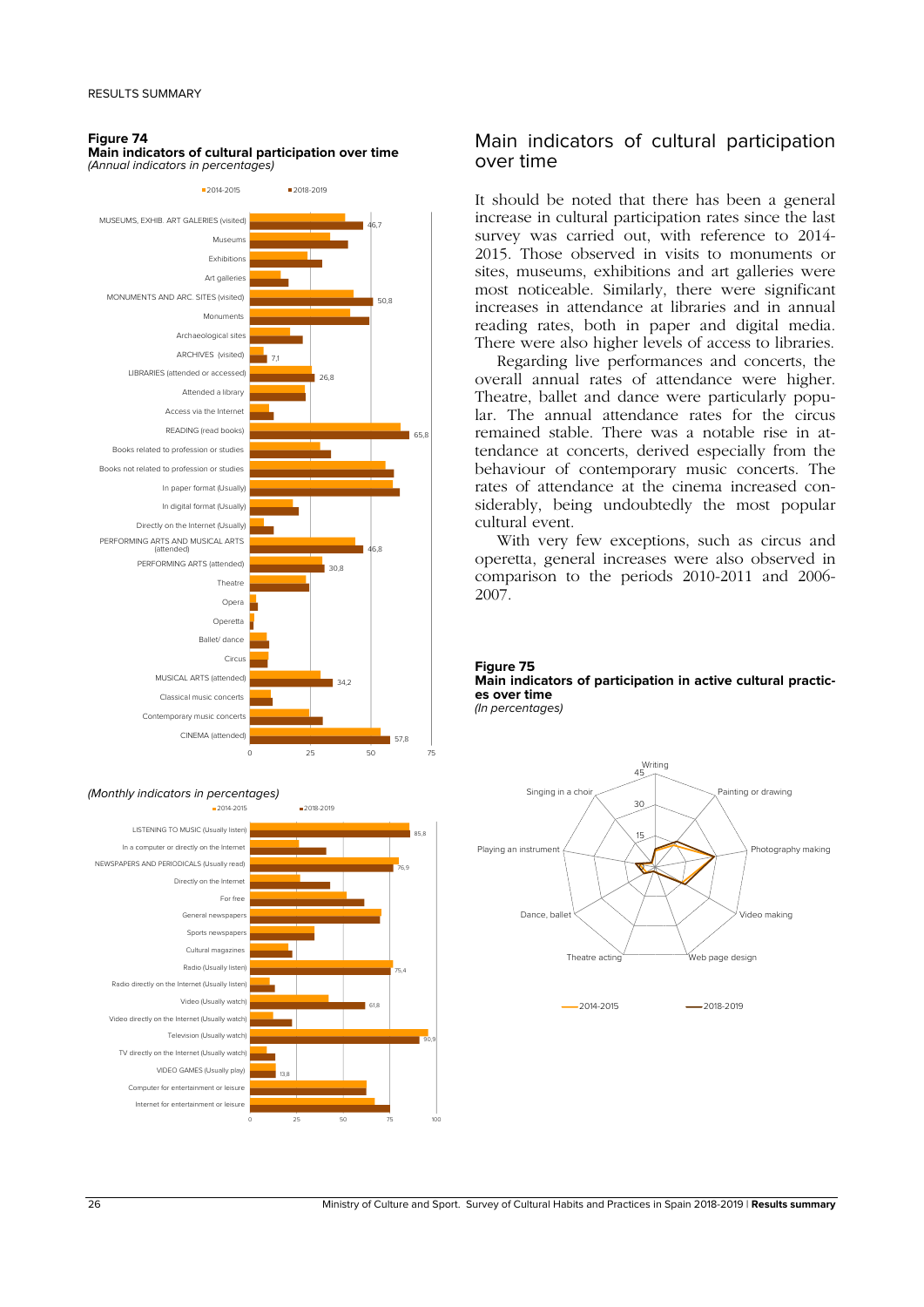# **R1. People who did or usually do certain cultural activities**  (In percentage of the population in each group)

|                                                                 | <b>TOTAL</b>     |                  |                     |                     |                                         |           | Men                 |                     | Women                                                       |                  |                     |                  |  |
|-----------------------------------------------------------------|------------------|------------------|---------------------|---------------------|-----------------------------------------|-----------|---------------------|---------------------|-------------------------------------------------------------|------------------|---------------------|------------------|--|
| <b>IN THE LAST YEAR</b>                                         | $2006 -$<br>2007 | $2010 -$<br>2011 | $2014 -$<br>2015    | $2018 -$<br>2019    | $2006 - 2010 -$<br>2007                 | 2011      | $2014 -$<br>2015    | $2018 -$<br>2019    | $2006 -$<br>2007                                            | $2010 -$<br>2011 | $2014 -$<br>2015    | $2018 -$<br>2019 |  |
| <b>MUSEUMS, EXHIBITIONS AND</b>                                 |                  |                  |                     |                     |                                         |           |                     |                     |                                                             |                  |                     |                  |  |
| <b>ART GALLERIES (Visited)</b>                                  |                  |                  |                     | 38,2 37,9 39,4 46,7 |                                         |           |                     | 38,1 38,1 38,8 46,5 |                                                             |                  | 38,2 37,6 40,1 46,9 |                  |  |
| Museums                                                         |                  |                  | 31,2 30,6 33,2 40,5 |                     |                                         |           | 31,0 30,7 32,3 40,0 |                     |                                                             |                  | 31,3 30,5 34,2 40,9 |                  |  |
| Exhibitions                                                     |                  |                  |                     |                     | 24,7 25,7 23,8 29,8 24,2 25,2 23,5 29,7 |           |                     |                     |                                                             |                  | 25,2 26,2 24,1 29,9 |                  |  |
| Art galleries                                                   |                  |                  | 13,7 13,6 12,7 16,0 |                     |                                         |           | 13.5 13.5 12.0 15.0 |                     |                                                             |                  | 13,9 13,7 13,4 17,0 |                  |  |
| MONUMENTS AND ARCHAEOLOGICAL SITES (Visited 35,6 40,7 42,8 50,8 |                  |                  |                     |                     |                                         |           |                     | 36,7 42,7 43,2 51,7 |                                                             |                  | 34,4 38,8 42,3 50,0 |                  |  |
| Monuments                                                       |                  |                  |                     | 34.1 39.5 41.4 49.3 |                                         |           |                     | 35,1 41,2 41,9 50,2 |                                                             |                  | 33.2 37.8 41.0 48.4 |                  |  |
| Archaeological sites                                            |                  |                  |                     |                     |                                         |           |                     |                     | 13.0 13.9 16.6 21.8 14.2 15.6 16.9 22.9 11.9 12.3 16.3 20.8 |                  |                     |                  |  |
| <b>ARCHIVES (Visited)</b>                                       | 3.9              | 5,0              | 5,6                 | 7,1                 |                                         | $4,3$ 5,3 | 6,3                 | 7,6                 | 3,5                                                         | 4.6              | 4,9                 | 6,6              |  |
| LIBRARIES (Attended or accessed online)                         |                  |                  |                     |                     | 19,2 24,9 25,6 26,8 17,7 23,7 23,4 24,8 |           |                     |                     |                                                             | 20,7 26,0 27,7   |                     | 28,8             |  |
| Attendance at libraries                                         |                  |                  |                     | 17,6 20,5 22,7 23,0 |                                         |           | 15,6 18,6 20,2 20,6 |                     | 19,5                                                        |                  | 22,3 25,2           | 25.2             |  |
| Access to libraries on the Internet                             | 4,6              | 9,6              | 7,9                 | 9,9                 |                                         | 5,0 10,2  | 7,5                 | 9,6                 | 4,2                                                         | 9,1              |                     | 8,3 10,2         |  |
| <b>READING (Read books)</b>                                     | 57.7             | 58.7             |                     |                     | 62.2 65.8 55.4 56.0 57.6 62.0           |           |                     |                     |                                                             |                  | 60.0 61.2 66.5 69.4 |                  |  |
| Books related to profession or studies                          | 25.1             |                  | 27,4 29,0 33,5      |                     |                                         |           | 27,9 30,3 30,9 35,2 |                     |                                                             |                  | 22,5 24,5 27,3      | 31.9             |  |
| Books not related to profession or studies                      |                  |                  |                     | 52,5 52,3 56,0 59,5 |                                         |           |                     | 48,1 47,2 49,4 53,5 |                                                             |                  | 56.7 57.2 62.3 65.1 |                  |  |
| In paper format (Usually use)                                   |                  |                  | 58,3 59,0 61,9      |                     |                                         |           | $-55.554.457.9$     |                     |                                                             |                  | $-60.963.365.7$     |                  |  |
| In digital format (Usually use)                                 |                  |                  | 6,5 17,7 20,2       |                     | $\overline{\phantom{a}}$                |           | 8.2 17.2 19.8       |                     |                                                             | 4.8              | 18,2                | 20,6             |  |
| Directly on the Internet (Usually use)                          |                  | 4,1              | 5,7                 | 9,9                 | $\overline{\phantom{a}}$                | 5,0       |                     | 6,6 10,8            | $\overline{\phantom{a}}$                                    | 3,2              | 4,9                 | 9,1              |  |
| PERFORMING ARTS AND MUSICAL ARTS (Attended)                     |                  | 45,5 43,7        |                     |                     |                                         |           |                     |                     | 43,5 46,8 46,3 44,4 42,5 46,1 44,8 43,0 44,4 47,5           |                  |                     |                  |  |
| PERFORMING ARTS (Attended)                                      |                  |                  |                     | 29,0 27,8 29,9 30,8 |                                         |           | 26,6 25,0 26,8 27,8 |                     |                                                             |                  | 31,4 30,5 32,9 33,7 |                  |  |
| Theatre                                                         | 19,1             |                  | 19,0 23,2 24,5      |                     |                                         |           | 17,0 17,0 20,6      | 22,0                | 21,0                                                        | 21,0             | 25,7                | 26,8             |  |
| Opera                                                           | 2,7              | 2,6              | 2,6                 | 3,3                 | 2,6                                     | 2,7       | 2,2                 | 2,8                 | 2,8                                                         | 2,5              | 3,1                 | 3,8              |  |
| Operetta                                                        | 1,9              | 1.6              | 1.8                 | 1,5                 | 1,7                                     | 1.5       | 1,3                 | 1,4                 | 2,1                                                         | 1.6              | 2,2                 | 1,6              |  |
| Ballet/ dance                                                   | 5,1              | 6,1              | 7,0                 | 8,0                 | 4,0                                     | 4,8       | 5,3                 | 5,7                 | 6,2                                                         | 7,4              | 8,6                 | 10,1             |  |
| Circus                                                          | 10,6             | 8,2              | 7,7                 | 7,3                 | 10,6                                    | 7,7       | 7,6                 | 7,1                 | 10,6                                                        | 8,6              | 7,8                 | 7,4              |  |
| <b>MUSICAL ARTS (Attended)</b>                                  |                  |                  | 31,2 30,2 29,2 34,2 |                     |                                         |           |                     | 33,9 32,9 30,0 35,2 | 28,7                                                        |                  | 27,6 28,4 33,2      |                  |  |
| Classical music concerts                                        | 8,4              | 7,7              | 8,6                 | 9,4                 | 8,7                                     | 7,6       | 7,9                 | 9,3                 | 8,0                                                         | 7.8              | 9,2                 | 9,5              |  |
| Contemporary music concerts                                     |                  |                  | 26,4 25,9 24,5 30,1 |                     |                                         |           | 28,9 29,0 25,9 31,6 |                     |                                                             |                  | 24,0 22,9 23,2      | 28,7             |  |
| <b>CINEMA (Attended)</b>                                        |                  |                  |                     |                     |                                         |           |                     |                     | 52,1 49,1 54,0 57,8 54,3 50,5 54,4 58,4 50,1 47,7 53,6 57,3 |                  |                     |                  |  |

|                                             | <b>TOTAL</b> |      |                     |                     |                                         |      | Men               |                     | Women                                                                |        |                     |          |  |
|---------------------------------------------|--------------|------|---------------------|---------------------|-----------------------------------------|------|-------------------|---------------------|----------------------------------------------------------------------|--------|---------------------|----------|--|
| AT LEAST ONCE A MONTH                       | 2007         | 2011 | 2015                | 2019                | 2007                                    | 2011 | 2015              | 2019                | 2006-2010-2014-2018-2006-2010-2014-2018-2006-2010-2014-2018-<br>2007 | 2011   | 2015                | 2019     |  |
| <b>LISTENING TO MUSIC (Usually listen)</b>  |              |      |                     |                     |                                         |      |                   |                     | 86,9 82,7 85,5 85,8 88,6 84,7 87,4 86,7 85,3 80,7 83,8 84,9          |        |                     |          |  |
| In a computer or directly on the Internet   |              |      | $-17.3$ 26.2 40.8   |                     |                                         |      | $-19,6$ 29,1 42,8 |                     |                                                                      |        | $-15,0$ 23,5 38,9   |          |  |
| NEWSPAPERS AND PERIODICALS (Usually read)   |              |      |                     |                     |                                         |      |                   |                     | 81,4 80,4 79,7 76,9 85,7 85,9 84,8 82,3 77,2 75,1 74,8 71,8          |        |                     |          |  |
| Directly on the Internet                    |              |      |                     |                     | 14,1 14,4 26,8 42,9 18,7 19,0 33,2 48,1 |      |                   |                     |                                                                      |        | 9,7 10,0 20,7 37,9  |          |  |
| Free of charge                              |              |      |                     |                     | 41,5 37,5 51,8 61,2 42,8 41,6 58,9 67,7 |      |                   |                     |                                                                      |        | 40.2 33.6 45.0 55.1 |          |  |
| General newspapers                          |              |      |                     |                     | 73.8 71.5 70.4 69.7 79.8 78.3 77.8 76.3 |      |                   |                     |                                                                      |        | 68,1 64,9 63,4 63,3 |          |  |
| Sports newspapers                           |              |      |                     |                     | 25.1 32.8 34.5 34.6 43.9 57.0 60.1 57.6 |      |                   |                     | 7,1                                                                  |        | 9.6 10.1 12.8       |          |  |
| Cultural magazines                          |              |      |                     |                     |                                         |      |                   |                     | 15,2 17,7 20,6 22,7 14,9 19,1 21,2 22,7 15,5 16,3 19,9 22,7          |        |                     |          |  |
| AUDIOVISUAL MEDIA (Usually watch or listen) |              |      |                     |                     |                                         |      |                   |                     |                                                                      |        |                     |          |  |
| Radio                                       |              |      |                     |                     |                                         |      |                   |                     | 81,6 77,1 76,8 75,4 84,3 79,6 80,1 77,3 78,9 74,7 73,6 73,6          |        |                     |          |  |
| Directly on the Internet                    |              |      |                     | $-8.4$ 10.4 13.3    |                                         |      |                   | $-10,2$ 12,2 14,9   |                                                                      | $-6.7$ |                     | 8,8 11,7 |  |
| Video                                       |              |      |                     |                     | 51,9 49,6 42,1 61,8 56,5 53,5 46,6 63,5 |      |                   |                     |                                                                      |        | 47,5 46,0 37,8 60,2 |          |  |
| Directly on the Internet                    |              |      |                     | $-6.8$ 12.3 22.5    |                                         |      |                   | $-8,1$ 14,9 24,6    | $\sim$                                                               |        | 5.6 9.9 20.5        |          |  |
| Television                                  |              |      |                     |                     | 98,2 96,7 95,5 90,9 98,1 96,8 94,9 90,0 |      |                   |                     |                                                                      |        | 98,3 96,7 96,1 91,8 |          |  |
| Directly on the Internet                    |              |      |                     | $-5,98,913,5$       |                                         |      |                   | $-7,1$ 10,1 14,8    | $\sim$                                                               | 4,7    |                     | 7,7 12,2 |  |
| <b>VIDEO GAMES (Usually play)</b>           |              |      |                     | $-13,7$ 13,8 13,8   |                                         |      |                   | $-20,620,220,8$     |                                                                      | $-7,1$ | 7,8                 | 7.1      |  |
| <b>NEW TECHNOLOGIES (Usually use)</b>       |              |      |                     |                     |                                         |      |                   |                     |                                                                      |        |                     |          |  |
| Computer for entertainment or leisure       |              |      |                     | 37,7 53,6 62,5 62,3 |                                         |      |                   |                     | 43,1 58,5 65,7 65,9 32,4 49,0 59,5 58,8                              |        |                     |          |  |
| Internet for entertainment or leisure       |              |      | 33,1 52,5 66,9 75,1 |                     |                                         |      |                   | 37,8 56,9 69,6 77,4 |                                                                      |        | 28,6 48,3 64,4 72,9 |          |  |

Ministry of Culture and Sport. Survey of Cultural Habits and Practices in Spain 2018-2019| **Results summary** 27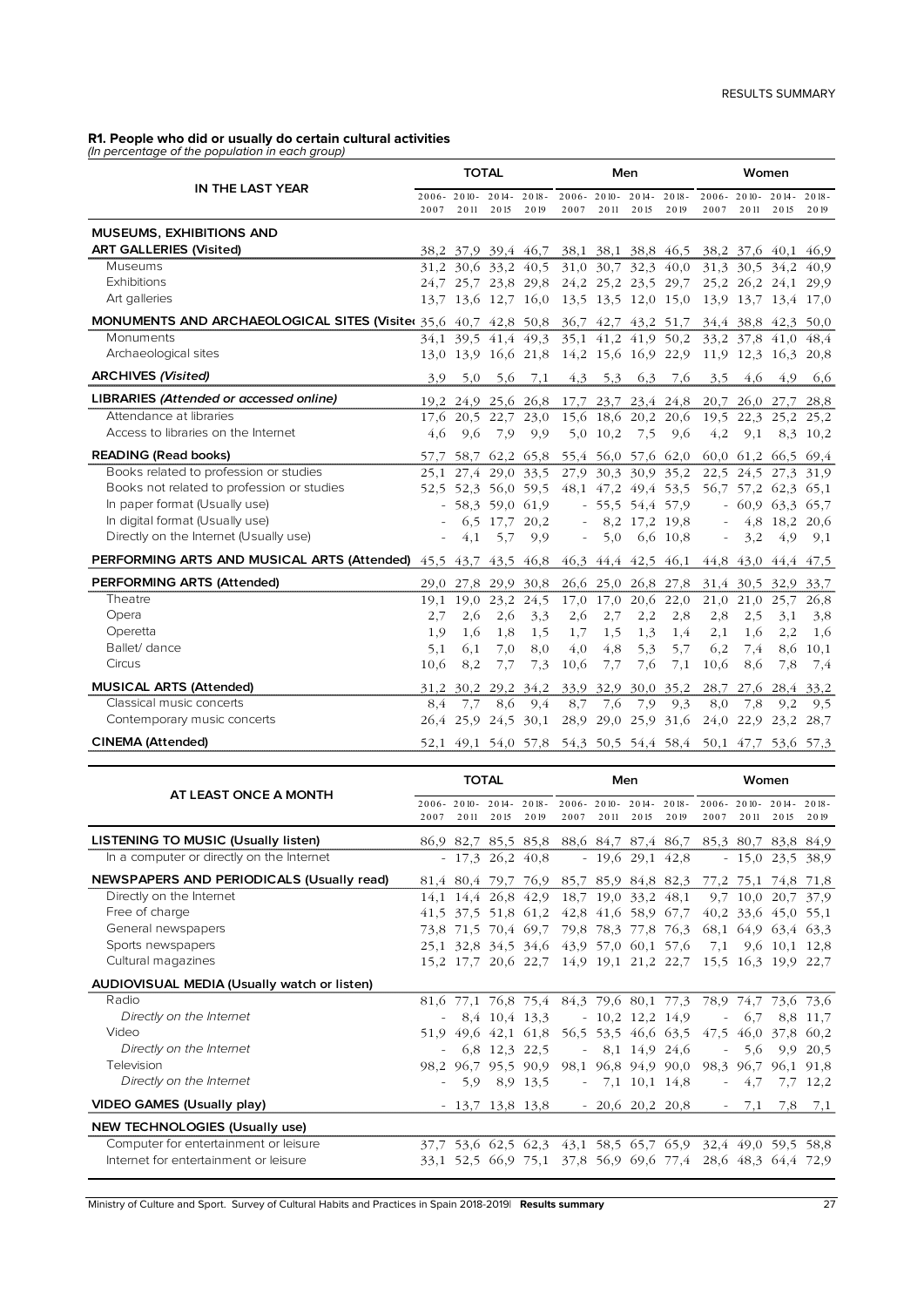### **R2. People who did certain active cultural practices in the last year**

(In percentage of the population in each group)

|                       |                          | <b>TOTAL</b>             |                  |                  |                  | Men              |                  |                  | Women            |                  |                          |                  |  |  |
|-----------------------|--------------------------|--------------------------|------------------|------------------|------------------|------------------|------------------|------------------|------------------|------------------|--------------------------|------------------|--|--|
|                       | $2006 -$<br>2007         | $2010 -$<br>2011         | $2014 -$<br>2015 | $2018 -$<br>2019 | $2006 -$<br>2007 | $2010 -$<br>2011 | $2014 -$<br>2015 | $2018 -$<br>2019 | $2006 -$<br>2007 | $2010 -$<br>2011 | $2014 -$<br>2015         | $2018 -$<br>2019 |  |  |
| Writing               | 7,5                      | 7,1                      | 7.8              | 8,7              | 6,8              | 6,1              | 7,0              | 8,1              | 8,1              | 8,1              | 8.6                      | 9,2              |  |  |
| Painting or drawing   | 9,2                      | 13,2                     | 13,7             | 16,1             | 7,5              | 11,2             | 11,6             | 13.2             | 10,8             | 15,1             | 15.6                     | 18,8             |  |  |
| Other visual arts     | 4,5                      | 7.7                      | 8,3              | 10.3             | 3,0              | 5.4              | 5,7              | 6,9              | 6,0              | 9.9              | 10.8                     | 13,5             |  |  |
| Photography making    | 16.6                     | 29,1                     | 28,9             | 28,8             | 18,0             | 30,9             | 29,7             | 29,2             | 15,3             | 27,3             | 28,1                     | 28,5             |  |  |
| Video making          | 5,7                      | 12,8                     | 15,0             | 16.7             | 6,6              | 14,5             | 16,0             | 17,8             | 4,9              | 11,1             | 14,0                     | 15,6             |  |  |
| Web page design       | 2,2                      | 2,6                      | 3.0              | 3,2              | 2,8              | 3,9              | 4,1              | 4,3              | 1,7              | 1,4              | 2,0                      | 2,2              |  |  |
| Theatre acting        | 2,1                      | 2,1                      | 2,2              | 2,2              | 1,7              | 1,7              | 1,6              | 1,4              | 2,4              | 2,4              | 2,8                      | 2,9              |  |  |
| Dance, ballet         | 3,8                      | 3,9                      | 4,9              | 6,2              | 2,0              | 2,1              | 2,6              | 2,7              | 5,4              | 5,7              | 7,1                      | 9,5              |  |  |
| Flamenco              | ٠                        | $\overline{\phantom{a}}$ | 1,7              | 2,2              | ٠                | ٠                | 1,1              | 0,9              | ۰                | ۰                | 2,2                      | 3,4              |  |  |
| Playing an instrument | 5,9                      | 8,0                      | 7.8              | 9,6              | 7,5              | 10.2             | 9,7              | 11,6             | 4,4              | 5,9              | 6,0                      | 7,7              |  |  |
| Singing in a choir    | 2,8                      | 2,4                      | 2,4              | 2,7              | 2,3              | 1,8              | 1,8              | 1,9              | 3,2              | 2,9              | 3.0                      | 3,6              |  |  |
| Blogging              | $\overline{\phantom{a}}$ |                          | -                | 2,5              |                  |                  | ۰                | 2,6              |                  | ۰                | $\overline{\phantom{a}}$ | 2,3              |  |  |

# **R3. People who did other activities related to culture and leisure in the last year**  (In percentage of the population in each group)

|                                    |                          | Total            |                          |                  |                  |                  | Men                      |                  | Women            |                  |                          |                  |  |  |
|------------------------------------|--------------------------|------------------|--------------------------|------------------|------------------|------------------|--------------------------|------------------|------------------|------------------|--------------------------|------------------|--|--|
|                                    | $2006 -$<br>2007         | $2010 -$<br>2011 | $2014 -$<br>2015         | $2018 -$<br>2019 | $2006 -$<br>2007 | $2010 -$<br>2011 | $2014 -$<br>2015         | $2018 -$<br>2019 | $2006 -$<br>2007 | $2010 -$<br>2011 | $2014 -$<br>2015         | $2018 -$<br>2019 |  |  |
| Cultural organizations             | 22,9                     | 19,2             | 19,9                     | 24,3             | 23,1             | 19,2             | 18,8                     | 23,2             | 22,7             | 19,2             | 21,0                     | 25,3             |  |  |
| Conferences                        | 13,8                     | 13,1             | 13,5                     | 15,4             | 13,9             | 13,9             | 14,1                     | 15,2             | 13,8             | 12,3             | 12,9                     | 15,6             |  |  |
| Other stage performances           | $\overline{\phantom{0}}$ | 3,4              | 3,0                      | 3,4              | -                | 3,5              | 3,0                      | 3,3              | $\overline{a}$   | 3,2              | 3,0                      | 3,6              |  |  |
| Book fairs                         | $\overline{\phantom{a}}$ |                  | $\overline{\phantom{0}}$ | 22,8             |                  |                  | $\overline{\phantom{a}}$ | 20,9             |                  | ۰                | $\overline{\phantom{a}}$ | 24,6             |  |  |
| Reading and creative writing clubs |                          |                  |                          | 4,1              |                  |                  | $\overline{\phantom{a}}$ | 3,0              |                  |                  | $\overline{\phantom{a}}$ | 5,1              |  |  |
| Zoological parks                   | 20,2                     | 16.5             | 14,5                     | 15,9             | 20,2             | 16.4             | 14,0                     | 16.7             | 20,2             | 16.6             | 14.9                     | 15,1             |  |  |
| Botanical parks                    | 13,8                     | 12,1             | 11,5                     | 15,9             | 14,5             | 12,8             | 10,9                     | 16,5             | 13,2             | 11,5             | 12,0                     | 15,3             |  |  |
| Theme parks                        | 17,7                     | 15,1             | 13,7                     | 17,2             | 18,9             | 15,9             | 14,0                     | 18,5             | 16,5             | 14,3             | 13,4                     | 16,0             |  |  |
| Water parks                        | 16.6                     | 14,8             | 12,8                     | 16,6             | 17,5             | 15,5             | 12,3                     | 17,4             | 15,8             | 14,1             | 13,2                     | 15,9             |  |  |
| Fairgrounds                        | 19,4                     | 17,5             | 15,0                     | 19,7             | 21,1             | 18,2             | 15,2                     | 21,0             | 17,7             | 16,9             | 14,8                     | 18,5             |  |  |
| Fairs                              | 47,8                     | 51,0             | 45,4                     | 49,3             | 49,6             | 53,4             | 46,7                     | 50,7             | 46,0             | 48,7             | 44,1                     | 48,1             |  |  |
| Sporting events                    | 28,0                     | 28,0             | 27,5                     | 33,2             | 39,2             | 39,5             | 37,0                     | 44,6             | 17,1             | 16,9             | 18,5                     | 22,3             |  |  |
| <b>Bullfighting events</b>         | 9,8                      | 8,5              | 9,5                      | 8,0              | 11,5             | 10,6             | 12,1                     | 10,2             | 8,2              | 6,4              | 7,0                      | 5,8              |  |  |
| Events of traditional culture or   |                          |                  |                          |                  |                  |                  |                          |                  |                  |                  |                          |                  |  |  |
| intangible heritage                | $\overline{\phantom{a}}$ |                  |                          | 57,0             |                  |                  |                          | 56,9             |                  |                  | $\overline{\phantom{a}}$ | 57,0             |  |  |

# **R4. People who received complementary training courses related to culture by type** (In percentage of the population in each group)

|                                      | Total            |                  |                  |                  | Men              |                  | Women            |                  |                  |  |  |  |
|--------------------------------------|------------------|------------------|------------------|------------------|------------------|------------------|------------------|------------------|------------------|--|--|--|
|                                      | $2010 -$<br>2011 | $2014 -$<br>2015 | $2018 -$<br>2019 | $2010 -$<br>2011 | $2014 -$<br>2015 | $2018 -$<br>2019 | $2010 -$<br>2011 | $2014 -$<br>2015 | $2018 -$<br>2019 |  |  |  |
| Writing workshops                    | 4,5              | 4,0              | 6,1              | 4,0              | 2,5              | 6.6              | 4,8              | 4,7              | 5,9              |  |  |  |
| Painting or drawing                  | 11,4             | 14,3             | 15,0             | 9,8              | 12.5             | 9,9              | 12,4             | 15,2             | 17,9             |  |  |  |
| Other visual arts                    | 7,7              | 10,5             | 7,7              | 3,3              | 3,2              | 2,8              | 10,4             | 14,3             | 10,4             |  |  |  |
| Non-professional photography         | 7,8              | 9,4              | 8,6              | 12,6             | 12,1             | 14,5             | 5,0              | 8,0              | 5,4              |  |  |  |
| Other audiovisual courses            | 4,0              | 4,9              | 2,7              | 6,0              | 6,6              | 4,1              | 2,8              | 4,0              | 2,0              |  |  |  |
| Design                               | 4,5              | 4,0              | 5,4              | 5,6              | 7,2              | 7,2              | 3,8              | 2,3              | 4,4              |  |  |  |
| Theatre                              | 4,0              | 6,7              | 5,4              | 3,0              | 8,3              | 4,9              | 4,5              | 5,9              | 5,7              |  |  |  |
| Dance                                | 16,4             | 20,5             | 17,7             | 8,6              | 8,3              | 5,7              | 21,0             | 26,8             | 24,4             |  |  |  |
| Other performing arts                | 0,4              | 1,2              | 0,8              | 0,6              | 1,1              | 0,5              | 0,3              | 1,2              | 1,0              |  |  |  |
| Playing an instrument                | 10,8             | 13,1             | 13,5             | 15,2             | 21,8             | 17,9             | 8,2              | 8,6              | 11,1             |  |  |  |
| Other musical training               | 4,3              | 3,8              | 4,6              | 5,5              | 5,2              | 5,9              | 3,6              | 3,0              | 3,8              |  |  |  |
| Cultural heritage (restoration, etc) |                  |                  | 3,7              |                  |                  | 2,6              |                  |                  | 4,3              |  |  |  |
| Other subjects related to culture    | 33,6             | 28,3             | 27,9             | 36,2             | 29,3             | 29,8             | 32,1             | 27,7             | 26,9             |  |  |  |

28 Ministry of Culture and Sport. Survey of Cultural Habits and Practices in Spain 2018-2019 | **Results summary**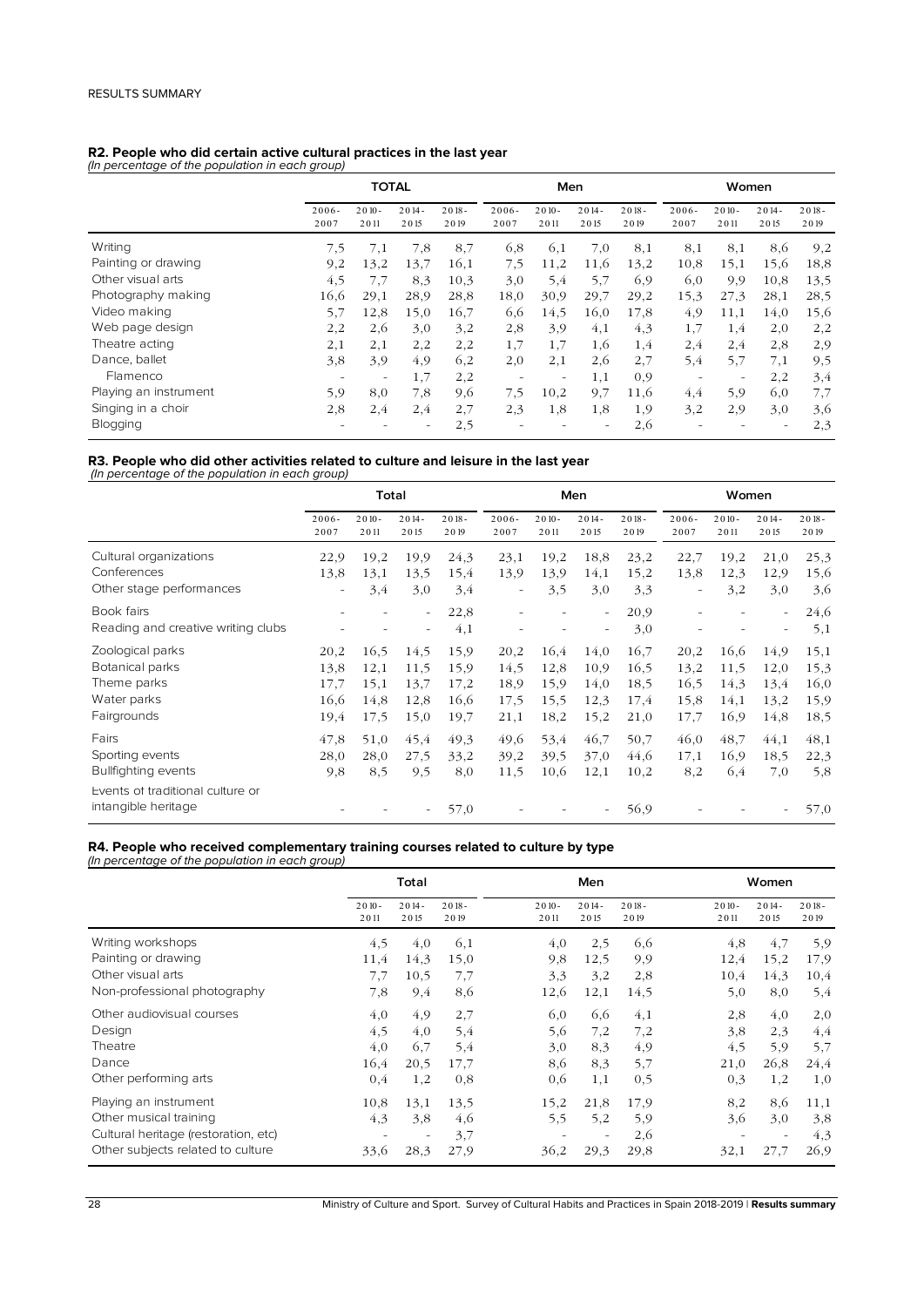# **R5. People who purchased certain cultural equipment in the last quarter**  (In percentage of the population in each group)

|                                                                                                                      |                                      |                                      | Men                                |                                   |                              | Women                        |                             |                           |                                                                    |                             |                            |                                   |
|----------------------------------------------------------------------------------------------------------------------|--------------------------------------|--------------------------------------|------------------------------------|-----------------------------------|------------------------------|------------------------------|-----------------------------|---------------------------|--------------------------------------------------------------------|-----------------------------|----------------------------|-----------------------------------|
|                                                                                                                      | $2006 -$<br>2007                     | $2010 -$<br>2011                     | $2014 -$<br>2015                   | $2018 -$<br>2019                  | $2006 -$<br>2007             | $2010 -$<br>2011             | $2014 -$<br>2015            | $2018 -$<br>2019          | $2006 -$<br>2007                                                   | $2010 -$<br>2011            | $2014 -$<br>2015           | $2018 -$<br>2019                  |
| <b>Books</b><br>Related to profession or studies<br>Not related to profession or studies<br>Recorded music<br>Videos | 34.5<br>11.8<br>29.2<br>22.5<br>14,1 | 34.9<br>11.1<br>29,1<br>11.7<br>10,7 | 36.9<br>12.3<br>31,5<br>9.9<br>8.4 | 27.6<br>8,7<br>23.8<br>7.3<br>3,1 | 12,0<br>25,8<br>24,8<br>16,3 | 11.5<br>25,8<br>13,2<br>12,3 | 12,1<br>28,8<br>11,0<br>9,3 | 9,1<br>20.9<br>8,2<br>3,6 | 31,6 32,3 34,3 25,2 37,3 37,4 39,4<br>11,5<br>32,4<br>20,2<br>12,1 | 10.7<br>32,2<br>10.3<br>9,1 | 12.4<br>34.1<br>8.9<br>7.5 | 30.0<br>8.4<br>26,6<br>6.5<br>2,6 |

# **R6. People who obtained books, music or videos in the last quarter by modes of acquisition**<br>(In percentage of the total population)

|                                             | <b>Books</b>     |                  |                          |                          |                          | <b>Music</b>             |                          |                  | Video                    |                          |                          |                  |  |
|---------------------------------------------|------------------|------------------|--------------------------|--------------------------|--------------------------|--------------------------|--------------------------|------------------|--------------------------|--------------------------|--------------------------|------------------|--|
|                                             | $2006 -$<br>2007 | $2010 -$<br>2011 | $2014 -$<br>2015         | $2018 -$<br>2019         | $2006 -$<br>2007         | $2010 -$<br>2011         | $2014 -$<br>2015         | $2018 -$<br>2019 | $2006 -$<br>2007         | $2010 -$<br>2011         | $2014 -$<br>2015         | $2018 -$<br>2019 |  |
| <b>PURCHASE</b>                             |                  |                  |                          |                          |                          |                          |                          |                  |                          |                          |                          |                  |  |
| Establishment                               | 30,4             | 32,1             | 33,3                     | 23,5                     | 19,7                     | 10,0                     | 7,8                      | 5,1              | 11,3                     | 7,7                      | 6,1                      | 1,8              |  |
| Newsagents' shop                            | 2,2              | 1,5              | 1,1                      | 0,6                      | 0,6                      | 0,3                      | 0,2                      | 0,1              | 1,9                      | 2,2                      | $_{0,8}$                 | 0,1              |  |
| By post, phone or subscription              | 4,1              | 1,9              | 1,7                      | 0,4                      | 0,4                      | 0,1                      | 0,1                      | 0,1              | 0,3                      | 0,1                      | 0,1                      | 0,0              |  |
| Street market                               | ÷,               | $\frac{1}{2}$    | $\overline{\phantom{a}}$ | $\overline{\phantom{a}}$ | $\overline{\phantom{a}}$ | $\overline{\phantom{a}}$ | $\overline{\phantom{a}}$ | 0,4              | $\overline{\phantom{a}}$ | $\overline{\phantom{a}}$ | $\sim$                   | 0,1              |  |
| <b>Branded</b>                              |                  |                  |                          | $\bar{a}$                | 0,5                      | 0,3                      | 0,5                      | 0,3              | 0,4                      | 0,3                      | 0,3                      | 0,0              |  |
| Unbranded                                   |                  |                  |                          | $\overline{\phantom{m}}$ | 1,5                      | 0,4                      | 0,3                      | 0,1              | 1,0                      | 0,6                      | 0,5                      | 0,1              |  |
| Online purchase on the Internet             | 0.6              | 1,0              | 2,0                      | 5,3                      | 0,8                      | 0,8                      | 0,9                      | 1,5              | 0,1                      | 0,2                      | 0,5                      | 0,8              |  |
| <b>Branded</b>                              |                  | ÷                |                          | 5,2                      | $\sim$                   |                          |                          | 1,5              | $\sim$                   | $\overline{\phantom{a}}$ | $\bar{a}$                | 0,8              |  |
| Unbranded                                   | $\overline{a}$   | $\overline{a}$   | $\sim$                   | 0,2                      | $\sim$                   | $\overline{a}$           | $\sim$                   | 0,1              | $\sim$                   | $\sim$                   | $\sim$                   | $_{0,0}$         |  |
| Paid download from the Internet             | 0.0              | 0,1              | 2,5                      | 1,0                      | 0,5                      | 0,5                      | 0,8                      | 0,6              | 0,1                      | 0,2                      | 0,5                      | 0,4              |  |
| <b>Branded</b>                              |                  |                  | ÷,                       | 0,9                      |                          |                          | $\overline{a}$           | 0,6              |                          | ÷,                       | $\bar{a}$                | 0,4              |  |
| Unbranded                                   |                  |                  |                          | 0,0                      |                          |                          |                          | 0.0              |                          |                          |                          | 0,1              |  |
| MODES OF ACQUISITION DIFERENT FROM PURCHASE |                  |                  |                          |                          |                          |                          |                          |                  |                          |                          |                          |                  |  |
| Download from the Internet for free         | 0,3              | 0,6              | 2,5                      | 2,1                      | 13,1                     | 17,7                     | 18,3                     | 5,1              | 10,3                     | 17,4                     | 16,1                     | 3,7              |  |
| <b>Branded</b>                              | $\sim$           | ÷,               | $\overline{\phantom{m}}$ | 1,4                      |                          |                          |                          | 2,4              |                          |                          |                          | 1,7              |  |
| Unbranded                                   |                  |                  |                          | 0,8                      |                          |                          |                          | 2,8              |                          |                          |                          | 2,0              |  |
| Photocopy                                   | 0,2              | 0.6              | 0,3                      | 0,4                      |                          |                          |                          |                  |                          |                          |                          |                  |  |
| Photocopy of a complete book                | 0,1              | 0,3              | 0,2                      | 0,2                      |                          |                          |                          |                  |                          |                          |                          |                  |  |
| Photocopy of part of a book                 | 0,1              | 0,3              | 0,2                      | 0,2                      | $\sim$                   |                          |                          |                  | $\bar{a}$                |                          |                          |                  |  |
| Recorded from TV or radio                   |                  | $\sim$           | $\overline{\phantom{a}}$ | $\overline{\phantom{a}}$ | 0,4                      | 0,2                      | 0,2                      | 0,1              | 2,7                      | 0,9                      | $_{0,8}$                 | 0,7              |  |
| Copy (ebook) from family or a friend        | $\overline{a}$   | $\frac{1}{2}$    | 0,3                      | 0,6                      | 5,1                      | 1,7                      | 1,2                      | 0,9              | 2,0                      | 1,3                      | 1,1                      | 0,4              |  |
| Loan from a library or a friend             | 1,4              | 4,5              | 4.5                      | 3,0                      | $\sim$                   | $\overline{\phantom{a}}$ | 0,1                      | 0,1              | $\sim$                   | $\sim$                   | 1,4                      | 0,3              |  |
| Gift                                        | 1,7              | 5,9              | 2,6                      | 3,7                      | 0.6                      | 0,2                      | 1,0                      | 1,0              | 0,3                      | 0,5                      | 1,4                      | 0,6              |  |
| Subscription to digital platform            |                  |                  | $\overline{\phantom{a}}$ | 0,5                      |                          | $\sim$                   | $\overline{a}$           | 7,4              | $\overline{a}$           | ÷,                       | $\overline{\phantom{a}}$ | 15,4             |  |
| <b>Branded</b>                              |                  |                  |                          |                          |                          |                          |                          |                  |                          |                          |                          |                  |  |
|                                             |                  |                  | ÷,                       | 0,5                      |                          |                          |                          | 7,1              |                          |                          |                          | 15,2             |  |
| Unbranded                                   |                  |                  | ÷,                       | 0,1                      |                          |                          |                          | 0,4              |                          |                          |                          | 0,3              |  |
| Other streaming websites                    |                  |                  | L,                       | 0,6                      |                          |                          |                          | 5,1              |                          |                          |                          | 4,7              |  |
| <b>Branded</b>                              |                  |                  |                          | 0,5                      |                          |                          |                          | 4,6              |                          |                          |                          | 4,1              |  |
| Unbranded                                   |                  |                  | $\overline{a}$           | 0,1                      |                          |                          | $\overline{a}$           | $_{0,8}$         |                          | L.                       | $\overline{a}$           | $_{0,8}$         |  |
| In person (Unbranded)                       |                  |                  |                          | 1,1                      |                          |                          |                          | 3,6              | $\overline{a}$           | $\sim$                   | $\sim$                   | 2,9              |  |
| Digital (Unbranded)                         |                  |                  |                          |                          | 1,5                      | 0,4                      | 0,3                      | 0,1              | 1,0                      | 0.6                      | 0,5                      | 0,1              |  |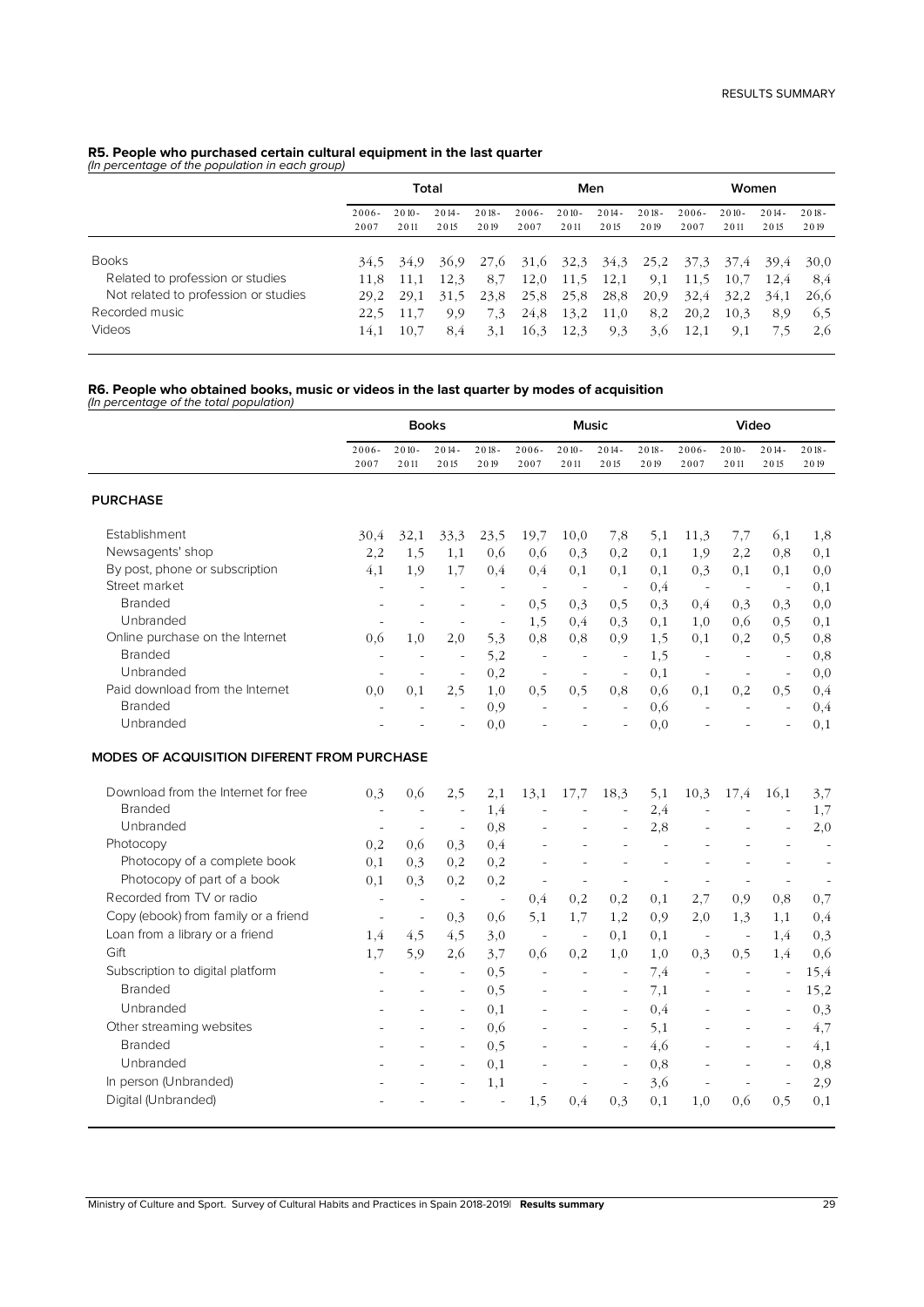# **R7. People according to availability of cultural equipment in their home**  (In percentage of the population in each group) (Continue)

| in percentage or the population in each group,                                   | <b>TOTAL</b> |                                                      |                  |                                |                                         |                                | Men                 |                                | CUILING.<br>Women                                           |                                    |                                 |                     |
|----------------------------------------------------------------------------------|--------------|------------------------------------------------------|------------------|--------------------------------|-----------------------------------------|--------------------------------|---------------------|--------------------------------|-------------------------------------------------------------|------------------------------------|---------------------------------|---------------------|
|                                                                                  | 2007         | $2006 - 2010 -$<br>2011                              | $2014 -$<br>2015 | $2018 -$<br>2019               | $2006 - 2010 - 2014 -$<br>2007          | 2011                           | 2015                | $2018 -$<br>2019               | 2007                                                        | $2006 - 2010 -$<br>2011            | $2014 -$<br>2015                | $2018 -$<br>2019    |
| <b>READING</b>                                                                   |              |                                                      |                  |                                |                                         |                                |                     |                                |                                                             |                                    |                                 |                     |
| Digital book equipment                                                           |              |                                                      |                  | $0,8$ 40,4 41,4                |                                         |                                |                     | 0,9 40,8 41,2                  |                                                             |                                    | $0.7$ 39.9 41.6                 |                     |
| Digital book readers                                                             |              |                                                      |                  | 0,8 28,3 18,9                  |                                         |                                |                     | 0,9 28,3 17,8                  |                                                             |                                    |                                 | 0,7 28,2 19,9       |
| Others                                                                           |              |                                                      |                  | $-27.3$ 35.6                   | $\overline{\phantom{a}}$                |                                |                     | $-28,636,0$                    | $\overline{\phantom{a}}$                                    |                                    | $-26,135,3$                     |                     |
| <b>Books</b>                                                                     |              |                                                      |                  |                                |                                         |                                |                     |                                | 94,9 93,7 93,2 91,2 95,2 93,9 92,7 90,6 94,6 93,5 93,6 91,9 |                                    |                                 |                     |
| Paper format                                                                     |              |                                                      |                  | 94,9 93,7 93,0 90,8            |                                         |                                |                     | 95,2 93,9 92,6 90,1            |                                                             |                                    | 94,6 93,5 93,4 91,4             |                     |
| Digital format                                                                   |              |                                                      |                  | 4,6 23,8 21,9                  |                                         |                                |                     | $-5,3$ 23,9 21,4               | $\sim 10^{-1}$                                              |                                    | 3.9 23.6 22.5                   |                     |
| More than 25 books                                                               |              |                                                      |                  |                                |                                         |                                |                     |                                | 71,5 68,4 69,3 67,6 71,6 66,8 67,4 65,4 71,6 70,0 71,2 69,6 |                                    |                                 |                     |
| <b>MUSIC</b>                                                                     |              |                                                      |                  |                                |                                         |                                |                     |                                |                                                             |                                    |                                 |                     |
| Equipment for listening to music                                                 |              |                                                      |                  |                                | 98,3 97,1 97,0 94,9 98,8 97,5 97,7 95,1 |                                |                     |                                |                                                             |                                    |                                 | 97,8 96,8 96,3 94,7 |
| Radio                                                                            |              |                                                      |                  | 97,3 91,3 88,9 78,1            |                                         |                                |                     | 97,7 92,1 89,9 78,6            |                                                             |                                    | 97,0 90,6 87,9 77,5             |                     |
| CD, Blu-Ray                                                                      |              |                                                      |                  |                                | 81,6 83,8 77,9 56,6 83,8 85,6 80,0 57,6 |                                |                     |                                |                                                             |                                    | 79,5 82,2 75,9 55,6             |                     |
| Vinyl records                                                                    |              |                                                      |                  | 30,7 26,4 23,4 16,6            |                                         |                                |                     | 31,3 26,4 23,7 17,7            |                                                             |                                    | 30,2 26,3 23,0 15,6             |                     |
| Digital sound player (MP3, Ipad, etc.)<br>Equipment with Internet connection     |              |                                                      |                  | 38,3 52,2 49,7 33,4<br>$-23,7$ | $\overline{\phantom{a}}$                | $\overline{\phantom{a}}$       |                     | 41,1 54,3 51,3 35,0<br>$-25,0$ | $\overline{\phantom{a}}$                                    |                                    | 35,6 50,2 48,1 31,9             | $-22,5$             |
|                                                                                  |              |                                                      |                  |                                |                                         |                                |                     |                                |                                                             |                                    |                                 |                     |
| Mobile with music player                                                         |              |                                                      |                  |                                |                                         |                                |                     |                                | 28,9 55,2 72,2 80,8 31,1 56,8 74,1 82,2 26,7 53,8 70,3 79,5 |                                    |                                 |                     |
| Other equipment (PC, tablet) with music player                                   |              | $\sim$                                               |                  | $-64,7$                        | $\sim$                                  | $\overline{\phantom{a}}$       |                     | $-66,2$                        |                                                             |                                    |                                 | $-63.3$             |
| Sound storage media                                                              |              |                                                      |                  | 84,9 87,2 81,8 73,3            |                                         |                                |                     |                                | 86,9 88,5 83,5 74,9 82,8 85,9 80,1 71,8                     |                                    |                                 |                     |
| Digital format                                                                   |              |                                                      |                  | $-34,7$                        |                                         |                                |                     | $-36,6$                        |                                                             |                                    |                                 | $-33,0$             |
| Musical instruments                                                              |              |                                                      |                  |                                |                                         |                                |                     |                                | 33,6 39,7 37,1 34,2 34,0 39,6 37,3 34,7 33,3 39,7 36,9 33,8 |                                    |                                 |                     |
| <b>TELEVISIÓN</b>                                                                |              |                                                      |                  |                                |                                         |                                |                     |                                |                                                             |                                    |                                 |                     |
| Equipment for watching TV                                                        |              |                                                      |                  | 99,7 99,7 99,3 98,3            |                                         |                                |                     | 99,7 99,8 99,2 98,5            |                                                             |                                    | 99,6 99,7 99,3 98,2             |                     |
| Specific (television set)                                                        |              |                                                      |                  | 99,7 99,7 99,0 97,9            |                                         |                                |                     | 99,7 99,7 99,0 98,0            |                                                             |                                    | 99,6 99,7 99,1 97,7             |                     |
| With Internet connection                                                         |              |                                                      |                  | $-46,8$                        |                                         |                                |                     | $-48,3$                        |                                                             |                                    |                                 | $-45,4$             |
| Non-specific (PC, tablet, mobile)                                                |              |                                                      |                  | $-20.4$ 17,2 43,2              |                                         |                                |                     | $-20,3$ 18,1 44,8              |                                                             |                                    | $-20,5$ 16,3 41,7               |                     |
| <b>AUDIOVISUAL CONTENT</b>                                                       |              |                                                      |                  |                                |                                         |                                |                     |                                |                                                             |                                    |                                 |                     |
| Equipment for watching videos (films, series, etc.)                              |              |                                                      |                  |                                |                                         |                                |                     |                                | 85,4 87,3 78,0 84,9 87,8 88,7 79,6 85,9 83,2 85,8 76,4 83,9 |                                    |                                 |                     |
| CD, DVD, Blu-Ray                                                                 |              |                                                      |                  |                                |                                         |                                |                     |                                | 85,4 81,4 73,5 51,4 87,8 83,5 74,6 52,3 83,2 79,4 72,4 50,5 |                                    |                                 |                     |
| Digital video storage media                                                      |              |                                                      |                  | $-13,3$ 23,3 22,5              |                                         |                                |                     | $-14,3$ 25,3 23,9              |                                                             |                                    | $-12,321,321,2$                 |                     |
| Equipment with Internet connection                                               |              | $\overline{\phantom{a}}$                             |                  | $-19,5$                        | $\overline{\phantom{a}}$                | $\overline{\phantom{a}}$       |                     | $-20,7$                        | $\overline{\phantom{a}}$                                    | $\overline{\phantom{a}}$           |                                 | $-18,4$             |
| Mobile with video player                                                         |              |                                                      |                  | $-72,8$                        |                                         | $\overline{\phantom{a}}$       |                     | $-74,0$                        |                                                             | $\overline{\phantom{a}}$           |                                 | $-71,8$             |
| Smart TV<br>Other equipment (PC, tablet) with video player                       |              | $\overline{\phantom{a}}$<br>$\overline{\phantom{a}}$ |                  | $-43,7$<br>$-59.7$             | $\overline{\phantom{a}}$                | and the contract<br>$\sim 100$ |                     | $-45,6$<br>$-61,3$             | $\overline{\phantom{a}}$                                    | $\sim$<br>$\overline{\phantom{a}}$ |                                 | $-41,9$<br>$-58,3$  |
|                                                                                  |              |                                                      |                  |                                |                                         |                                |                     |                                |                                                             |                                    |                                 |                     |
| Video recording media                                                            |              |                                                      |                  |                                |                                         |                                |                     |                                | 83,1 84,1 73,1 61,8 85,8 85,4 75,0 62,9 80,5 82,8 71,2 60,7 |                                    |                                 |                     |
| Video recording media (VHS, DVD, Blu-Ray)<br>Digital video recording media       |              |                                                      |                  | $-15,6$ 21,7 21,3              |                                         |                                |                     | $-17,4$ 23,9 23,2              | 83,1 83,8 71,3 58,3 85,8 85,0 72,9 59,1 80,5 82,6 69,6 57,6 |                                    | $-13,9$ 19,5 19,4               |                     |
| <b>PHOTOGRAPHY</b>                                                               |              |                                                      |                  |                                |                                         |                                |                     |                                |                                                             |                                    |                                 |                     |
| Photography and video equipment                                                  |              | $-83,887,691,2$                                      |                  |                                |                                         |                                | $-84,888,792,1$     |                                |                                                             |                                    | $-82,986,590,3$                 |                     |
| Camera                                                                           |              |                                                      |                  |                                |                                         |                                |                     |                                | 73,2 68,4 62,2 52,2 75,0 68,5 62,2 51,2 71,6 68,2 62,1 53,2 |                                    |                                 |                     |
| Video camera                                                                     |              |                                                      |                  | 30,6 30,4 25,5 19,7            |                                         |                                |                     |                                | 32,5 31,7 25,4 19,6 28,8 29,2 25,5 19,8                     |                                    |                                 |                     |
| Photo and video camera                                                           |              |                                                      |                  | $-36,141,326,6$                |                                         |                                |                     | $-37,341,827,5$                |                                                             |                                    | $-35,140,825,8$                 |                     |
| Equipment with internet connection                                               |              | $\overline{\phantom{a}}$                             |                  | $-11,5$                        |                                         |                                | $\omega_{\rm{max}}$ | $-11,9$                        |                                                             | $\overline{\phantom{a}}$           |                                 | $-11,2$             |
| Mobile with video player<br>Other equipment (PC, tablet) with photo&video camera |              | <b>All Contracts</b>                                 |                  | 38,8 69,0 87,1<br>$-54,3$      |                                         |                                |                     | $-40,7$ 71,0 88,2              |                                                             |                                    | $-36,967,286,2$<br>$- - - 53,4$ |                     |
|                                                                                  |              |                                                      |                  |                                |                                         |                                |                     | $- - 55,2$                     |                                                             |                                    |                                 |                     |

30 Ministry of Culture and Sport. Survey of Cultural Habits and Practices in Spain 2018-2019 | **Results summary**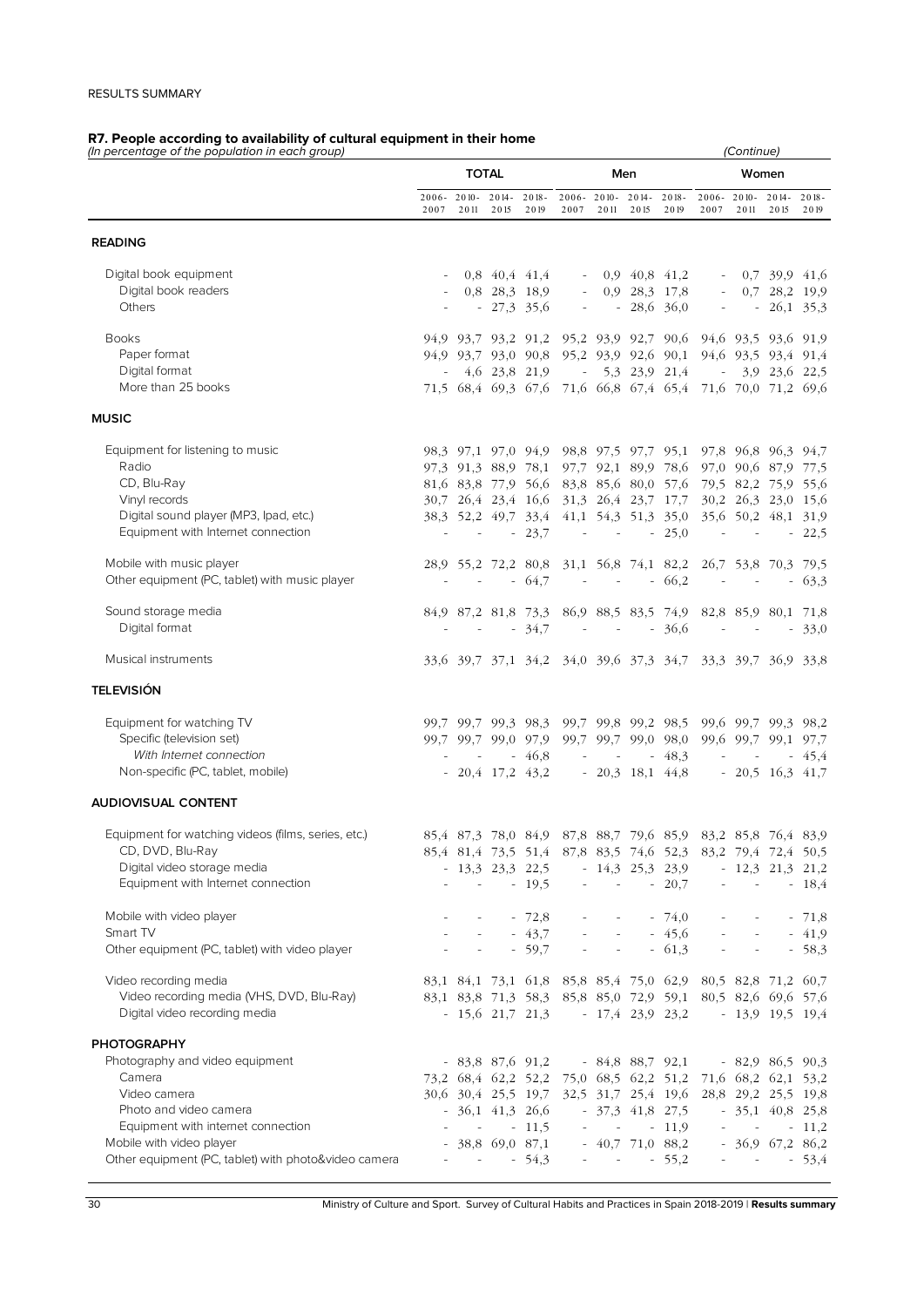# **R7. People according to availability of cultural equipment in their home** (In percentage of the population in each group) (Conclusion)

| n percentage or the population in each group,                   |              |                          |      |                                       |                                         |                                                 |                            |                | ------------                                                |                                                       |                                         |         |  |
|-----------------------------------------------------------------|--------------|--------------------------|------|---------------------------------------|-----------------------------------------|-------------------------------------------------|----------------------------|----------------|-------------------------------------------------------------|-------------------------------------------------------|-----------------------------------------|---------|--|
|                                                                 | <b>TOTAL</b> |                          |      |                                       |                                         |                                                 | Men                        |                | Women                                                       |                                                       |                                         |         |  |
|                                                                 | 2007         | 2011                     | 2015 | $2006 - 2010 - 2014 - 2018 -$<br>2019 | 2007                                    | 2006-2010-2014-2018-<br>2011                    | 2015                       | 2019           | 2007                                                        | 2011                                                  | 2006-2010-2014-2018-<br>2015            | 2019    |  |
| <b>GAME CONSOLE, COMPUTER AND INTERNET</b>                      |              |                          |      |                                       |                                         |                                                 |                            |                |                                                             |                                                       |                                         |         |  |
| Game software (*)                                               |              |                          |      |                                       |                                         |                                                 |                            |                | 30,0 37,5 30,9 18,5 32,5 39,9 34,2 21,3 27,6 35,1 27,8 15,9 |                                                       |                                         |         |  |
| Educational software<br>Sound and video reproduction programmes |              |                          |      | $-29.720.08.1$                        | 35,4 43,7 38,7 28,7 39,0 46,2 41,3 30,8 |                                                 |                            | $-30,720,88,9$ |                                                             |                                                       | $-28,7$ 19,2 7,3<br>31,8 41,2 36,2 26,7 |         |  |
| Game console                                                    |              |                          |      |                                       |                                         |                                                 |                            |                | 22,6 39,7 38,1 35,0 25,9 42,6 41,5 38,0 19,4 37,0 35,0 32,2 |                                                       |                                         |         |  |
| Computer or tablet<br>Internet access                           |              |                          |      |                                       | 60,6 72,2 78,3 80,3 63,2 74,1 79,7 81,6 |                                                 |                            |                | 43,3 64,0 77,7 80,5 46,2 65,6 79,7 82,0 40,5 62,5 75,8 79,0 |                                                       | 58,2 70,4 76,9 79,1                     |         |  |
| Mobile with Internet access                                     |              |                          |      |                                       |                                         |                                                 |                            |                | $-36.4$ 72.7 82.5 $-38.6$ 74.6 83.7 $-34.3$ 70.8 81.3       |                                                       |                                         |         |  |
| <b>SUBSCPRIPTION TO DIGITAL PLATFORM</b>                        |              |                          |      | $-52,2$                               |                                         | $\omega_{\rm{max}}$                             | $\mathcal{L}_{\rm{max}}$ . | $-53.9$        |                                                             | $\sim$                                                |                                         | $-50,6$ |  |
| Of music content                                                |              |                          |      | $-26,8$                               |                                         | $\sigma_{\rm{max}}$ and                         | $\sim 100$                 | $-28,1$        |                                                             | $\omega_{\rm{max}}$ and $\omega_{\rm{max}}$<br>$\sim$ |                                         | $-25,7$ |  |
| Of films and series                                             |              |                          |      | $-38.9$                               |                                         | $\overline{\phantom{a}}$                        |                            | $-40,7$        |                                                             | $\sim$                                                |                                         | $-37,1$ |  |
| Of television channels                                          |              |                          |      | $-28,8$                               |                                         | $\omega_{\rm{max}}$                             | $\mathcal{L}_{\rm{max}}$   | $-30,2$        |                                                             | $\sim$                                                |                                         | $-27,3$ |  |
| Of books                                                        |              | $\overline{\phantom{a}}$ |      | $-3,4$                                |                                         | $\omega_{\rm{max}}$<br>$\overline{\phantom{a}}$ |                            | $-3,4$         |                                                             | $\omega_{\rm{max}}$<br>$\sim$                         |                                         | $-3,5$  |  |
| Of videogames                                                   |              |                          |      | 4,1                                   |                                         |                                                 | $\overline{\phantom{a}}$   | 5,9            |                                                             |                                                       |                                         | 2,4     |  |
|                                                                 |              |                          |      |                                       |                                         |                                                 |                            |                |                                                             |                                                       |                                         |         |  |

(\*) In 2007 it includes educational software